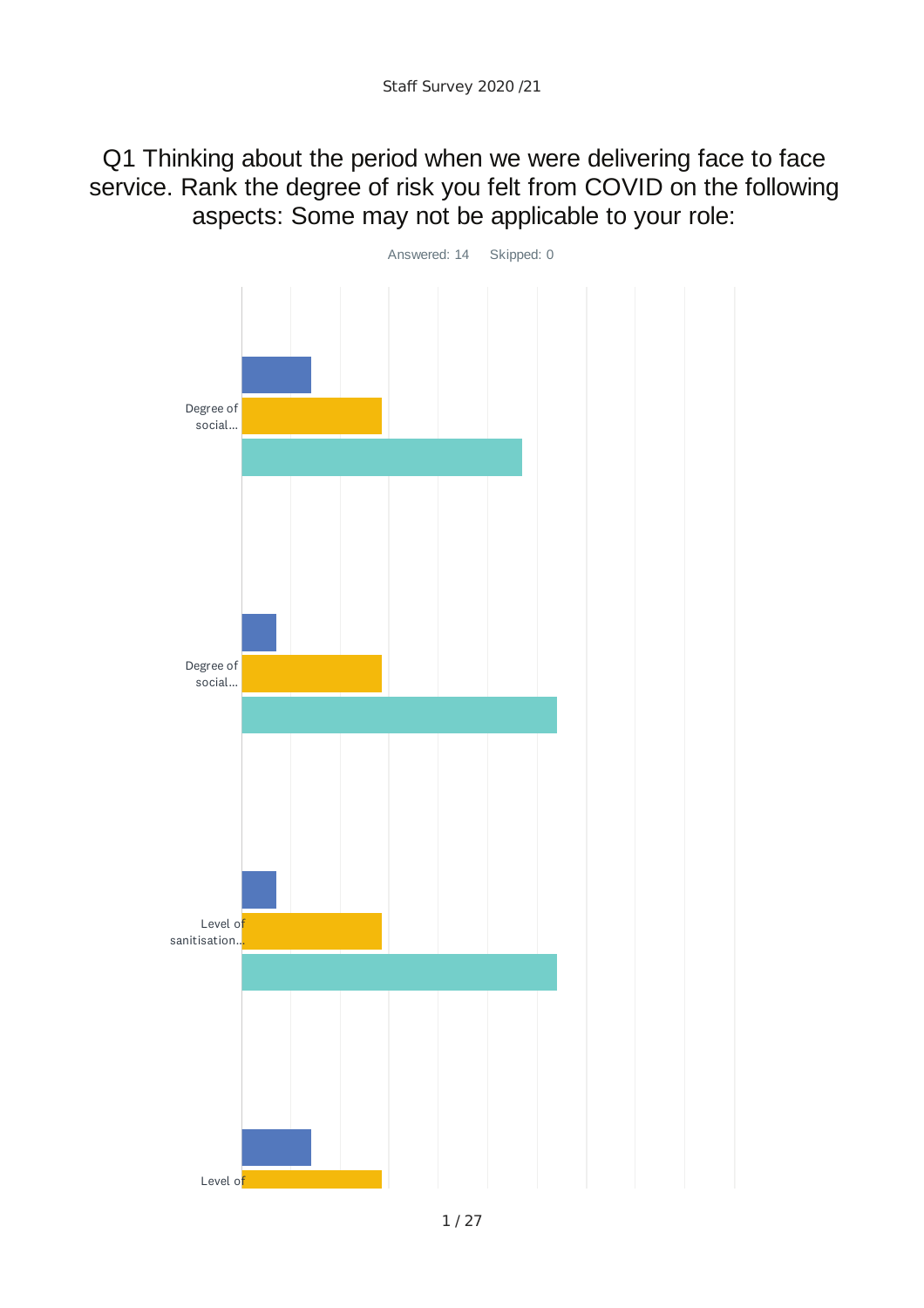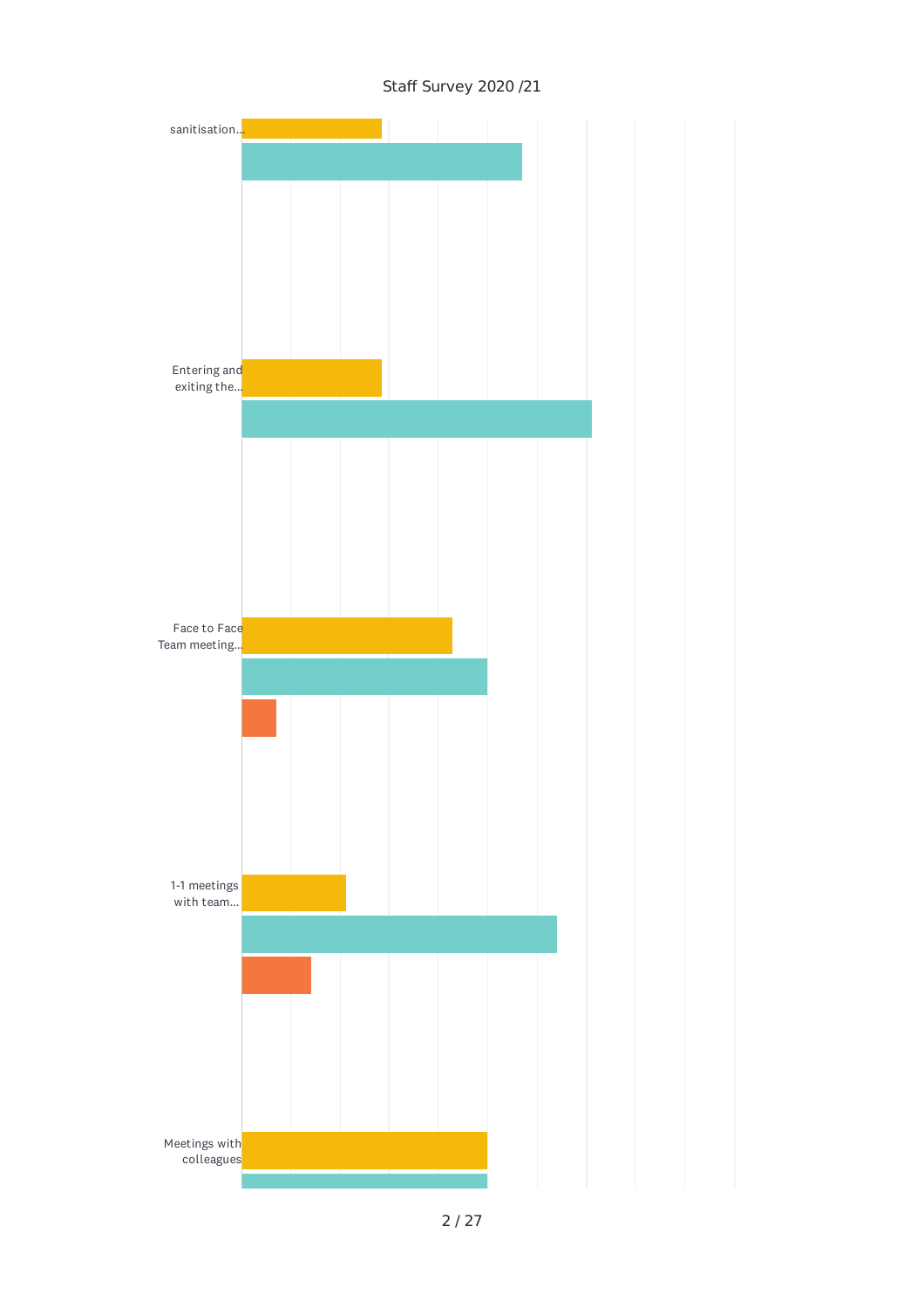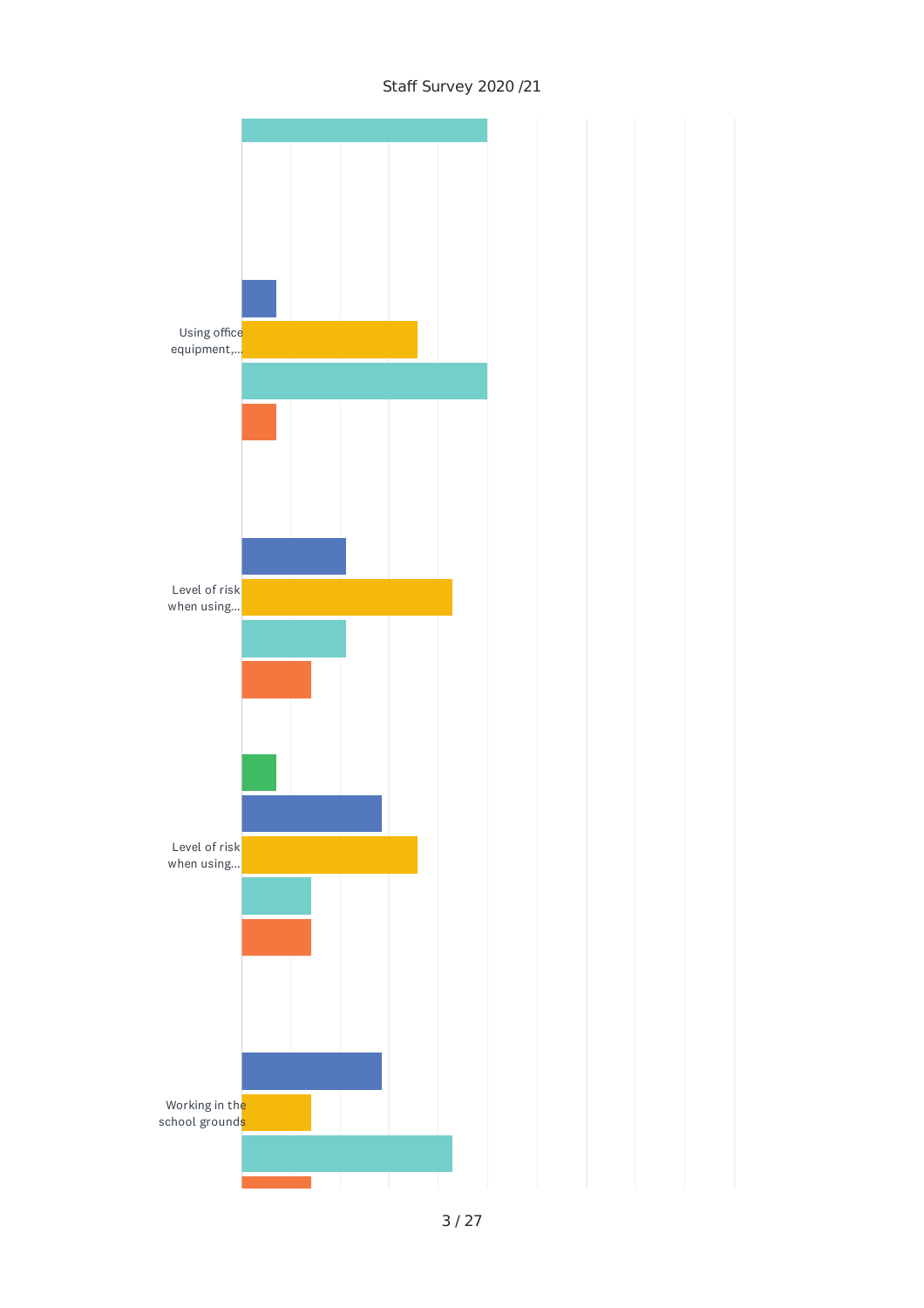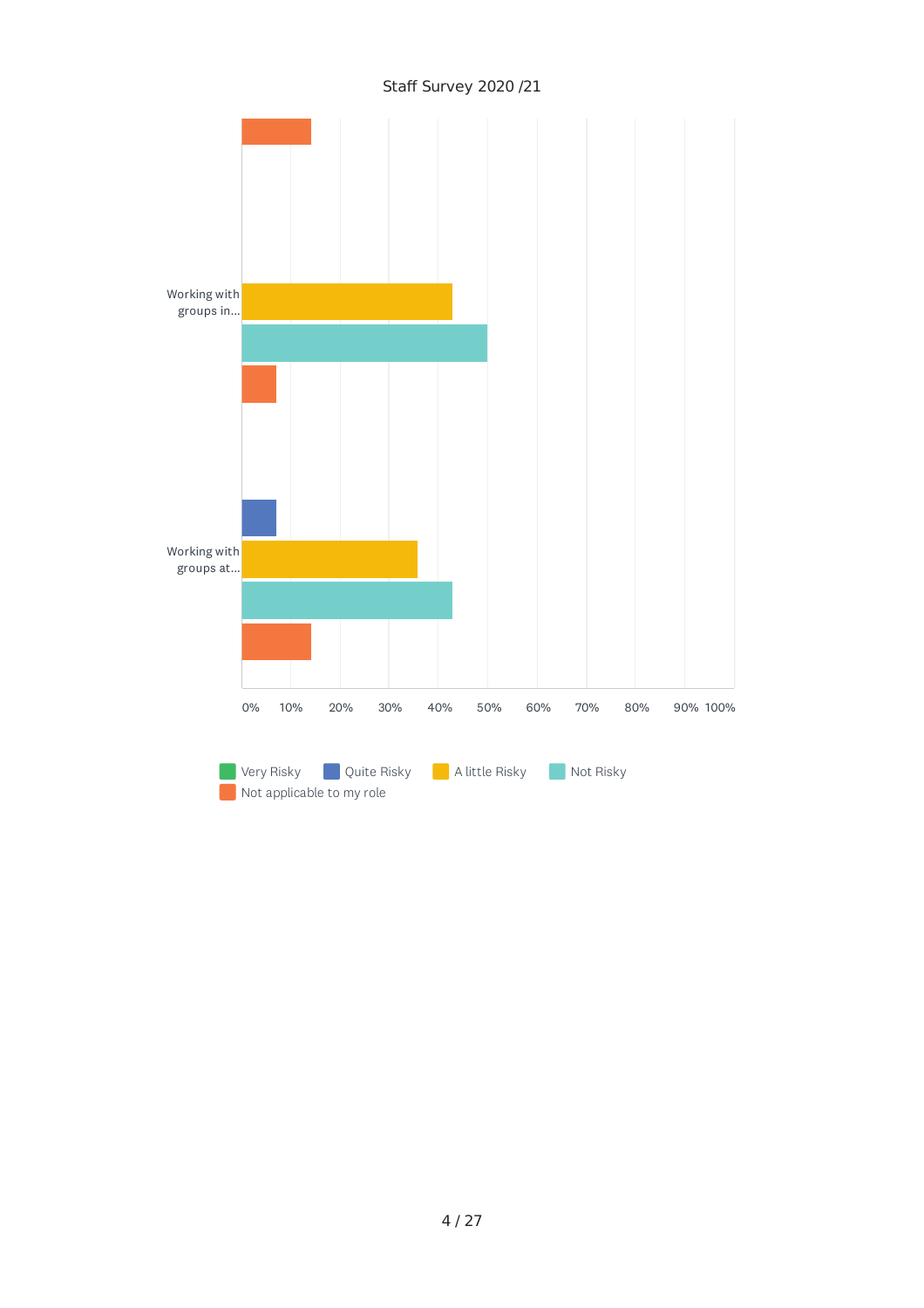|                                                          |                                                                                                                                                                                                                        | <b>VERY</b><br><b>RISKY</b> | <b>OUITE</b><br><b>RISKY</b> | <b>A LITTLE</b><br><b>RISKY</b> | <b>NOT</b><br><b>RISKY</b> | <b>NOT APPLICABLE</b><br><b>TO MY ROLE</b> | <b>TOTAL</b>     | <b>WEIGHTED</b><br><b>AVERAGE</b> |
|----------------------------------------------------------|------------------------------------------------------------------------------------------------------------------------------------------------------------------------------------------------------------------------|-----------------------------|------------------------------|---------------------------------|----------------------------|--------------------------------------------|------------------|-----------------------------------|
| at work station                                          | Degree of social distancing when                                                                                                                                                                                       | 0.00%<br>$\Omega$           | 14.29%<br>2                  | 28.57%<br>4                     | 57.14%<br>8                | 0.00%<br>0                                 | 14               | 3.43                              |
| Degree of social distancing<br>walking through building  |                                                                                                                                                                                                                        | $0.00\%$<br>$\Omega$        | 7.14%<br>1                   | 28.57%<br>4                     | 64.29%<br>9                | 0.00%<br>$\Omega$                          | 14               | 3.57                              |
| work station                                             | Level of sanitisation/cleanliness of                                                                                                                                                                                   | 0.00%<br>$\Omega$           | 7.14%<br>1                   | 28.57%<br>4                     | 64.29%<br>9                | 0.00%<br>$\Omega$                          | 14               | 3.57                              |
| toilets / changing                                       | Level of sanitisation/cleanliness of                                                                                                                                                                                   | 0.00%<br>$\Omega$           | 14.29%<br>2                  | 28.57%<br>$\overline{4}$        | 57.14%<br>8                | 0.00%<br>$\Omega$                          | 14               | 3.43                              |
|                                                          | Entering and exiting the building                                                                                                                                                                                      | 0.00%<br>$\Omega$           | 0.00%<br>0                   | 28.57%<br>4                     | 71.43%<br>10               | 0.00%<br>0                                 | 14               | 3.71                              |
| briefing                                                 | Face to Face Team meetings /                                                                                                                                                                                           | $0.00\%$<br>$\mathbf 0$     | 0.00%<br>0                   | 42.86%<br>6                     | 50.00%<br>$\overline{7}$   | 7.14%<br>$\mathbf{1}$                      | 14               | 3.64                              |
| managers                                                 | 1-1 meetings with team leaders or                                                                                                                                                                                      | $0.00\%$<br>0               | 0.00%<br>0                   | 21.43%<br>3                     | 64.29%<br>9                | 14.29%<br>2                                | 14               | 3.93                              |
| Meetings with colleagues                                 |                                                                                                                                                                                                                        | 0.00%<br>$\mathbf 0$        | 0.00%<br>0                   | 50.00%<br>$\overline{7}$        | 50.00%<br>7                | $0.00\%$<br>0                              | 14               | 3.50                              |
| activity equipment                                       | Using office equipment, tools or                                                                                                                                                                                       | 0.00%<br>$\mathbf 0$        | 7.14%<br>1                   | 35.71%<br>5                     | 50.00%<br>$\overline{7}$   | 7.14%<br>1                                 | 14               | 3.57                              |
| Level of risk when using centre<br>transport with staff  |                                                                                                                                                                                                                        | 0.00%<br>$\mathbf 0$        | 21.43%<br>3                  | 42.86%<br>6                     | 21.43%<br>3                | 14.29%<br>2                                | 14               | 3.29                              |
| transport with groups                                    | Level of risk when using centre                                                                                                                                                                                        | 7.14%<br>$\mathbf{1}$       | 28.57%<br>4                  | 35.71%<br>5                     | 14.29%<br>2                | 14.29%<br>$\overline{2}$                   | 14               | 3.00                              |
|                                                          | Working in the school grounds                                                                                                                                                                                          | 0.00%<br>$\Omega$           | 28.57%<br>4                  | 14.29%<br>$\overline{2}$        | 42.86%<br>6                | 14.29%<br>2                                | 14               | 3.43                              |
| locations                                                | Working with groups in remote                                                                                                                                                                                          | $0.00\%$<br>$\Omega$        | 0.00%<br>0                   | 42.86%<br>6                     | 50.00%<br>7                | 7.14%<br>1                                 | 14               | 3.64                              |
| Working with groups at<br><b>Blairvadach or Pinkston</b> |                                                                                                                                                                                                                        | 0.00%<br>$\mathbf 0$        | 7.14%<br>1                   | 35.71%<br>5                     | 42.86%<br>6                | 14.29%<br>2                                | 14               | 3.64                              |
| $\#$                                                     | <b>OTHER (PLEASE SPECIFY)</b>                                                                                                                                                                                          |                             |                              |                                 |                            |                                            | <b>DATE</b>      |                                   |
| $\mathbf{1}$                                             | Felt a little risky only when I miss judged a situation and I realise I'm standing in a small<br>corridor with 20 kids and a few adults. But totally avoidable with forethought.                                       |                             |                              |                                 |                            |                                            | 3/4/2021 8:16 PM |                                   |
| $\overline{2}$                                           | I would say for all of these things their is a little risk involved, as no system is foolproof, best<br>3/3/2021 9:46 PM<br>way to protect yourself is to always think everything is potentially contimanated and wash |                             |                              |                                 |                            |                                            |                  |                                   |

hands and equipment after using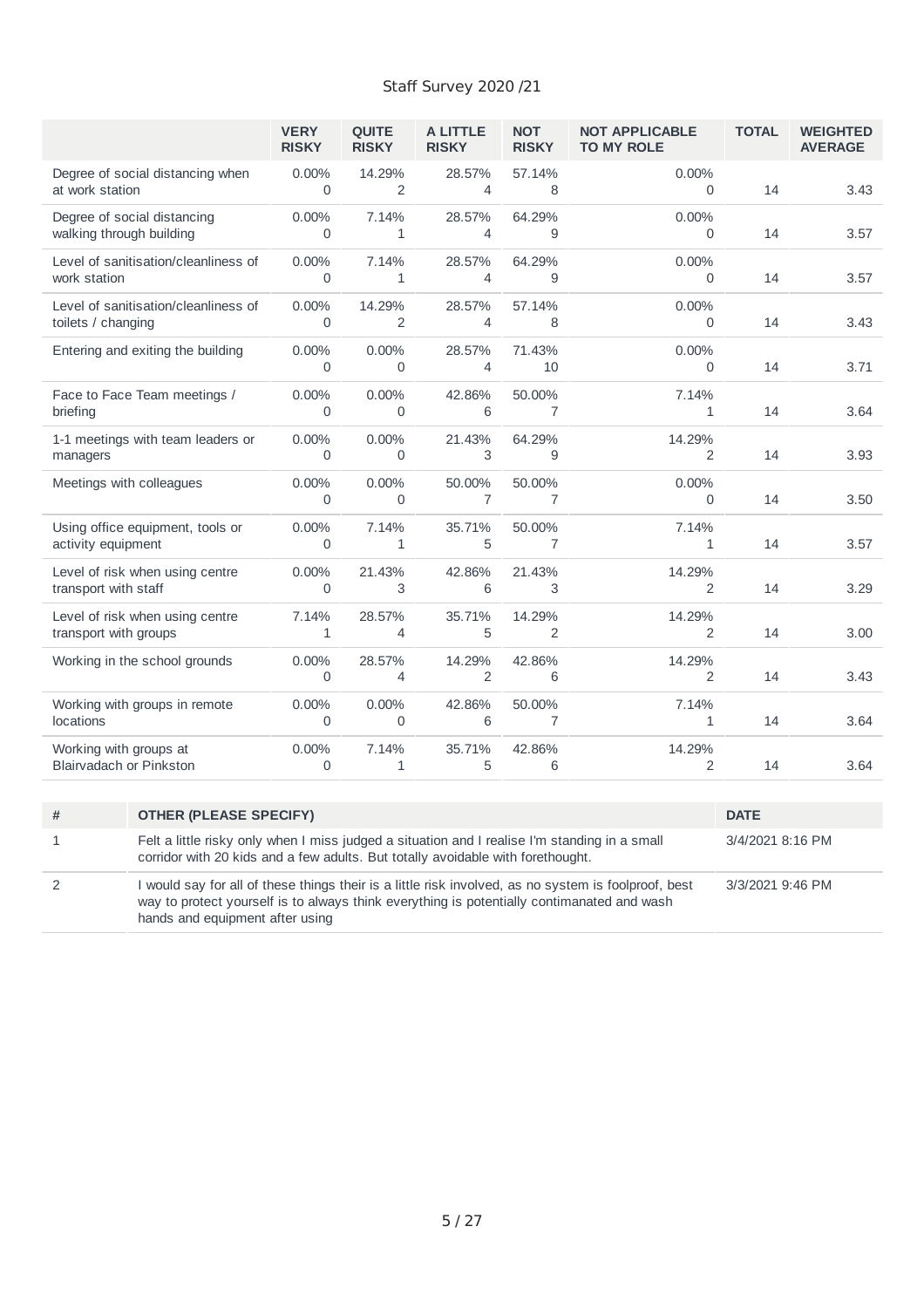#### Q2 The global pandemic had a huge impact on our lives in 2020. Did you feel your voice was considered as part of the services COVID response?



| <b>ANSWER CHOICES</b>  |                               | <b>RESPONSES</b> |                |
|------------------------|-------------------------------|------------------|----------------|
| A great deal           |                               | 21.43%           | 3              |
| A lot                  |                               | 35.71%           | 5              |
| A moderate amount      |                               | 28.57%           | $\overline{4}$ |
| A little               |                               | 14.29%           | 2              |
| None at all            |                               | $0.00\%$         | $\mathbf 0$    |
| Other (please specify) |                               | 0.00%            | $\overline{0}$ |
| <b>TOTAL</b>           |                               |                  | 14             |
|                        |                               |                  |                |
| #                      | <b>OTHER (PLEASE SPECIFY)</b> |                  | <b>DATE</b>    |

There are no responses.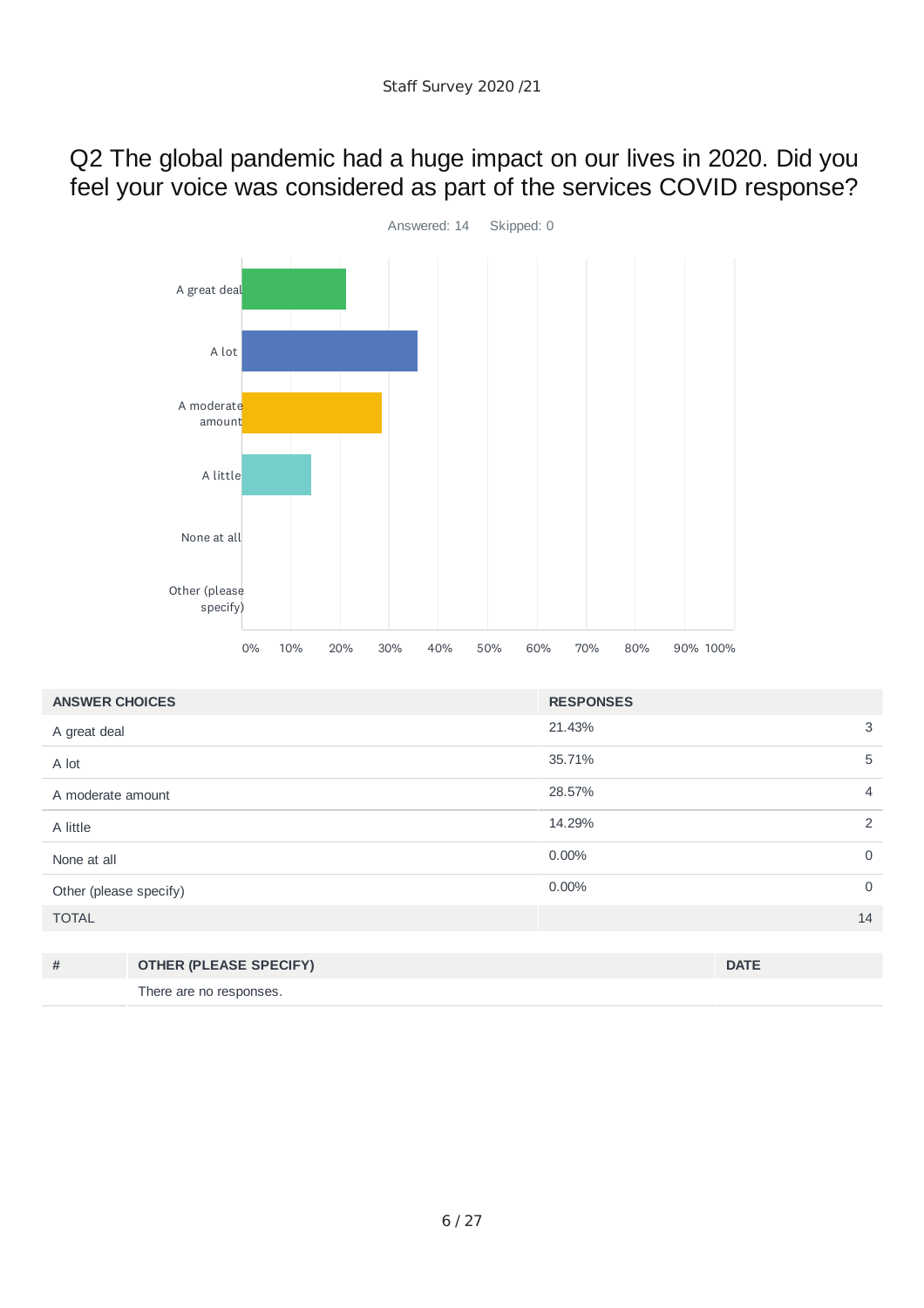Q3 One control measure for managing the impact of the pandemic was the supply of PPE. How satified were you with the supply of PPE for your role?



| <b>ANSWER CHOICES</b> |                                                                               | <b>RESPONSES</b> |                  |                |
|-----------------------|-------------------------------------------------------------------------------|------------------|------------------|----------------|
| Very satisfied        |                                                                               | 57.14%           |                  | 8              |
| Satisfied             |                                                                               | 28.57%           |                  | $\overline{4}$ |
|                       | Neither satisfied nor dissatisfied                                            | 14.29%           |                  | 2              |
| <b>Dissatisfied</b>   |                                                                               | 0.00%            |                  | $\Omega$       |
| Very dissatisfied     |                                                                               | $0.00\%$         |                  | $\overline{0}$ |
| <b>TOTAL</b>          |                                                                               |                  |                  | 14             |
|                       |                                                                               |                  |                  |                |
| #                     | <b>OTHER (PLEASE SPECIFY)</b>                                                 |                  | <b>DATE</b>      |                |
|                       | There was more PPE available than I felt the need to use for some activities. |                  | 3/4/2021 9:42 AM |                |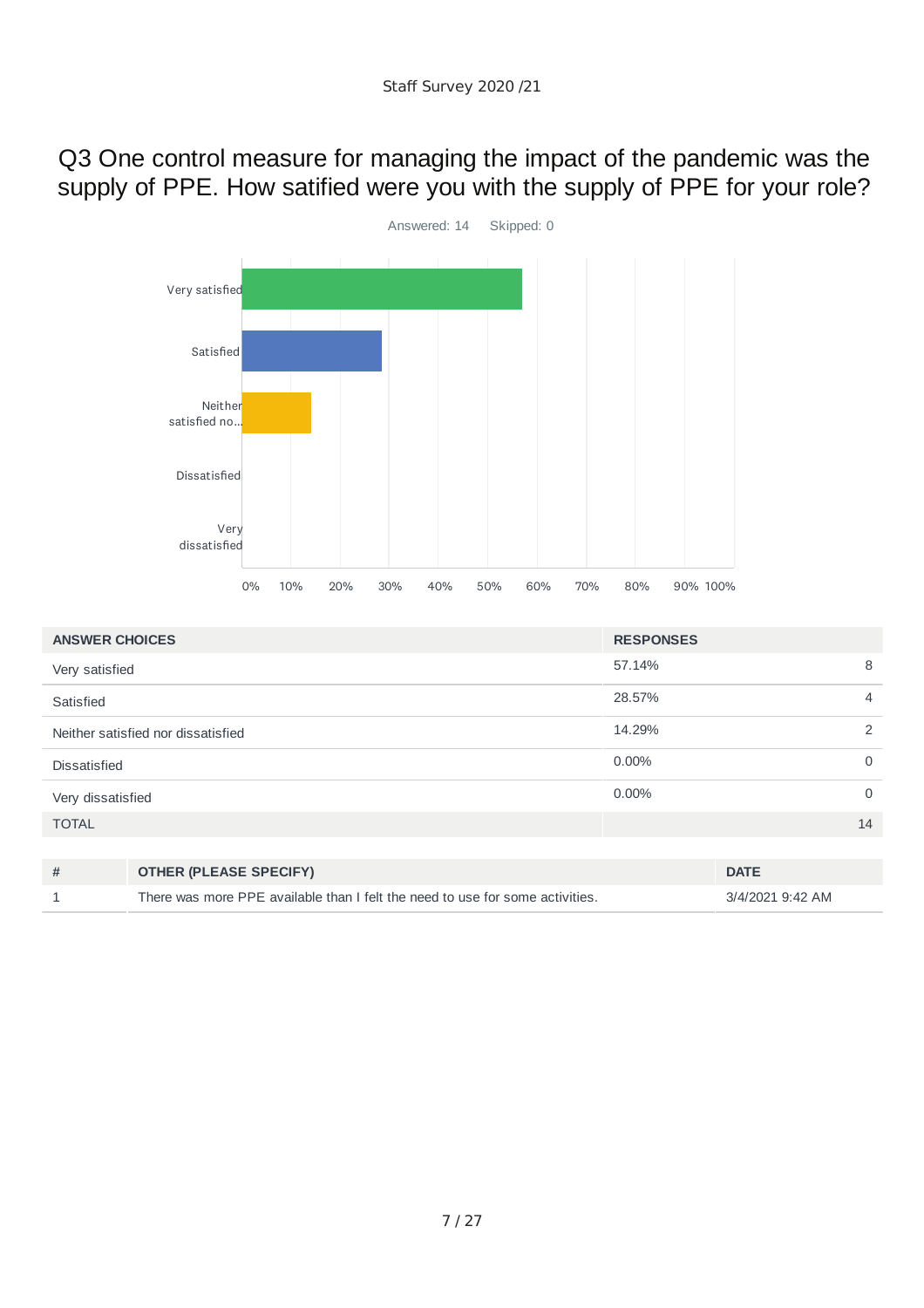

# Q4 My work gives me a feeling of personal accomplishment

| <b>ANSWER CHOICES</b>      | <b>RESPONSES</b> |
|----------------------------|------------------|
| Strongly agree             | 50.00%           |
| Agree                      | 35.71%<br>5      |
| Neither agree nor disagree | 14.29%<br>2      |
| <b>Disagree</b>            | $0.00\%$<br>0    |
| Strongly disagree          | $0.00\%$<br>0    |
| <b>TOTAL</b>               | 14               |

| <b>OTHER (PLEASE SPECIFY)</b>                                                                                                                                 | <b>DATE</b>      |
|---------------------------------------------------------------------------------------------------------------------------------------------------------------|------------------|
| I feel good about what we do/achieve, but I did feel uneasy that the 'covid model' was going to<br>be adopted as a workable model for the future 'post covid' | 3/4/2021 8:16 PM |
| When working from home it does on occasion but if find it very hard. When doing work in<br>schools or at centre I strong ly agree.                            | 3/3/2021 5:24 PM |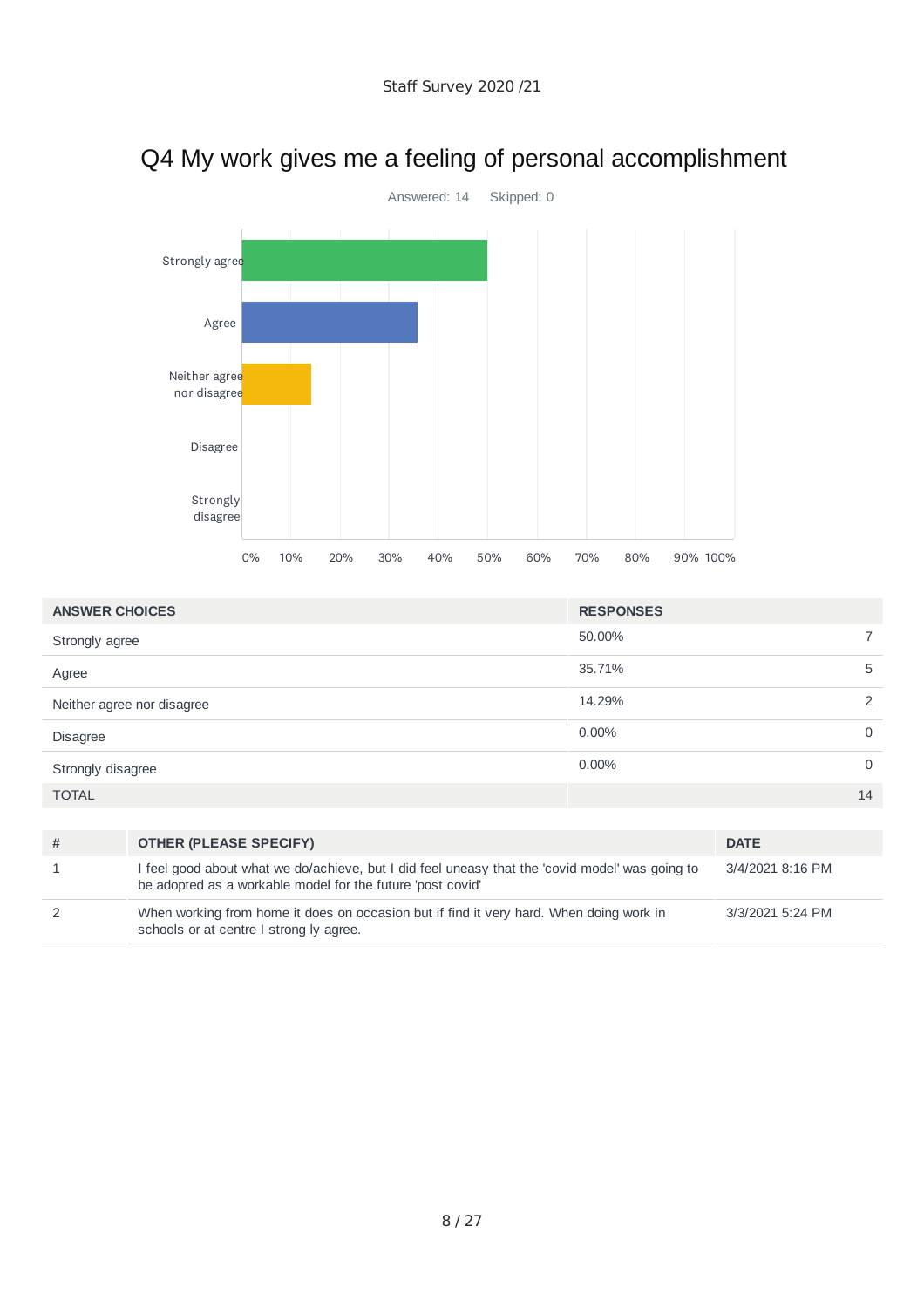# Q5 I feel encouraged to come up with new and better ways of working



| <b>ANSWER CHOICES</b>      | <b>RESPONSES</b>        |
|----------------------------|-------------------------|
| Strongly agree             | 5<br>35.71%             |
| Agree                      | 6<br>42.86%             |
| Neither agree nor disagree | 21.43%<br>3             |
| Disagree                   | $0.00\%$<br>$\mathbf 0$ |
| Strongly disagree          | $0.00\%$<br>$\mathbf 0$ |
| <b>TOTAL</b>               | 14                      |
|                            |                         |

| <b>OTHER (PLEASE SPECIFY)</b>                                               | <b>DATE</b>        |
|-----------------------------------------------------------------------------|--------------------|
| No one views our sessions Especially during COVID delivery, zero monitoring | 2/24/2021 10:52 AM |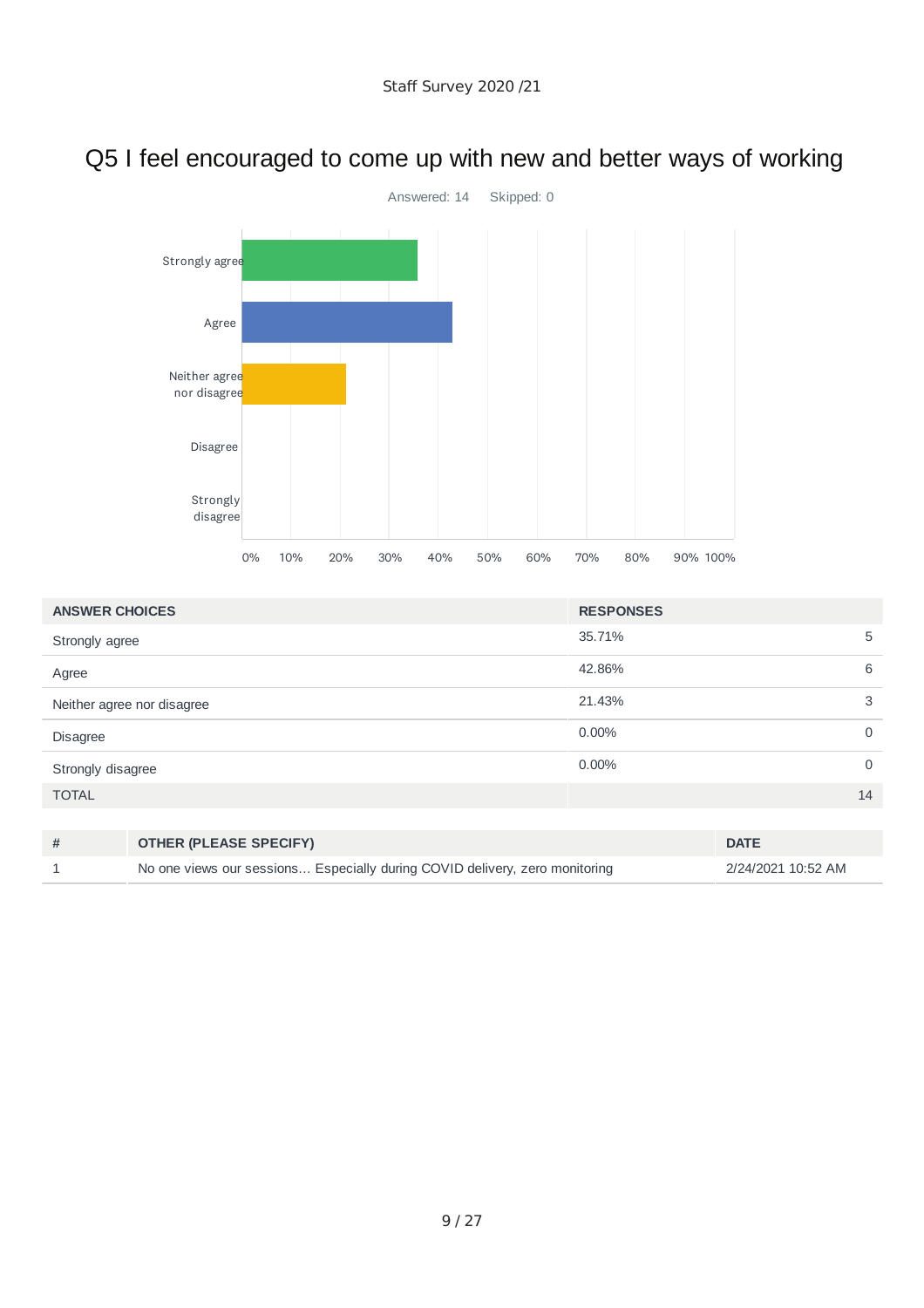

## Q6 I have the tools and resources to do my job well

| <b>ANSWER CHOICES</b>      | <b>RESPONSES</b>     |
|----------------------------|----------------------|
| Strongly agree             | 35.71%<br>5          |
| Agree                      | 50.00%               |
| Neither agree nor disagree | 7.14%                |
| <b>Disagree</b>            | 7.14%                |
| Strongly disagree          | $0.00\%$<br>$\Omega$ |
| <b>TOTAL</b>               | 14                   |

| <b>OTHER (PLEASE SPECIFY)</b>                                                                                          | <b>DATE</b>       |
|------------------------------------------------------------------------------------------------------------------------|-------------------|
| I have only been able to complete the working from home tasks and Teams meetings by using<br>my personal IT equipment. | 3/4/2021 9:42 AM  |
| Having to use own computers and devices for majority of the work since lockdown                                        | 3/3/2021 9:46 PM  |
| Lack of access to it support to get remote working done                                                                | 2/23/2021 1:20 PM |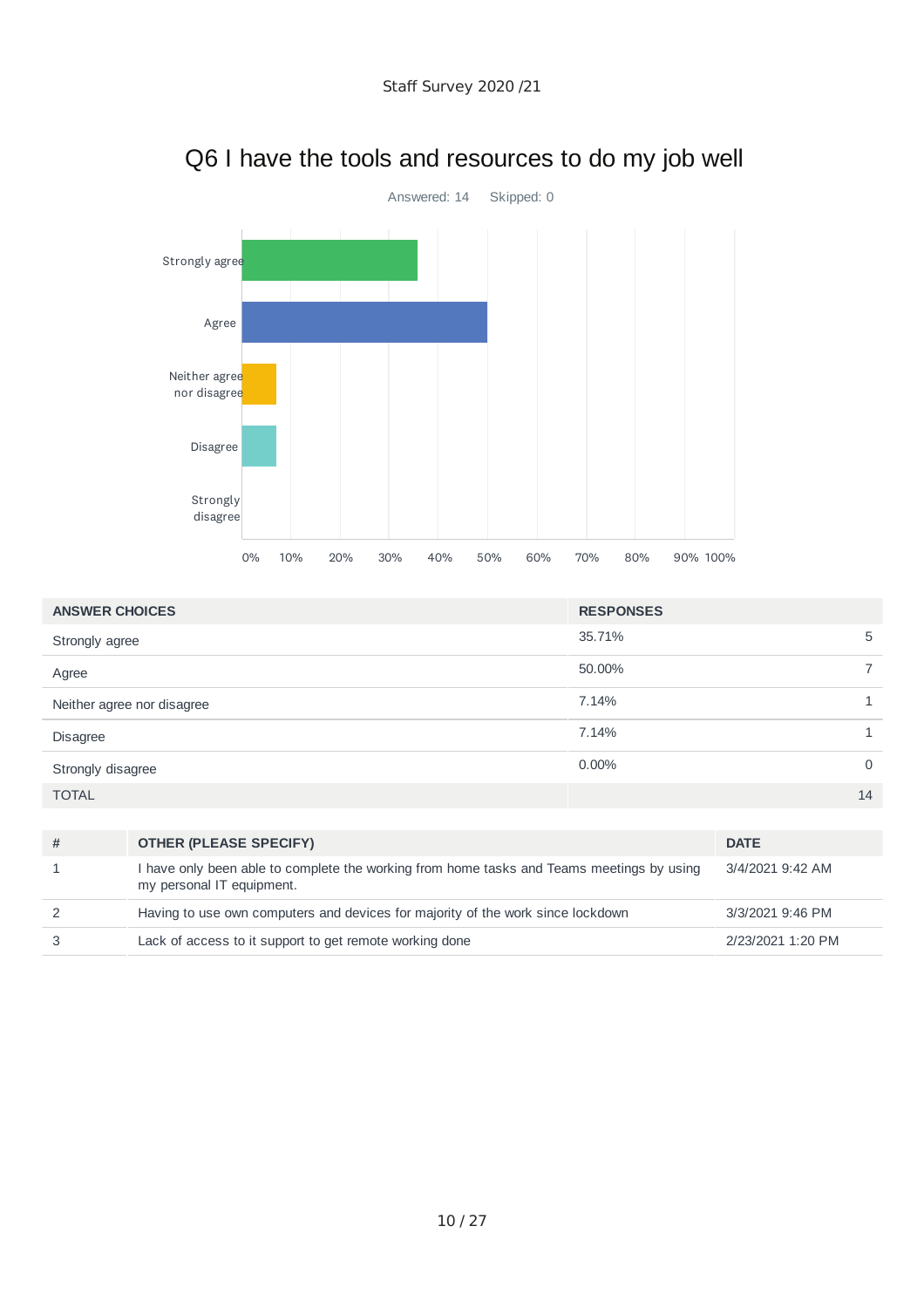

## Q7 My job makes good use of my skills and abilities

| <b>ANSWER CHOICES</b>      | <b>RESPONSES</b> |
|----------------------------|------------------|
| Strongly agree             | 28.57%<br>4      |
| Agree                      | 64.29%<br>9      |
| Neither agree nor disagree | $0.00\%$         |
| <b>Disagree</b>            | 7.14%            |
| Strongly disagree          | $0.00\%$<br>0    |
| <b>TOTAL</b>               | 14               |

| # | <b>OTHER (PLEASE SPECIFY)</b>                                                                                                                                                                                                                                                                                                                         | <b>DATE</b>        |
|---|-------------------------------------------------------------------------------------------------------------------------------------------------------------------------------------------------------------------------------------------------------------------------------------------------------------------------------------------------------|--------------------|
|   | And forced me to learn new ones this year                                                                                                                                                                                                                                                                                                             | 3/4/2021 8:16 PM   |
|   | Whilst home working I have been able to use skills and abilities (with IT/design/online) that are<br>not normally called upon when working with groups. There are many skills and abilities that<br>have suffered due to Covid19 and I would value an opportunity to refresh them prior to working<br>with groups (in watersports for example) again. | 3/4/2021 9:42 AM   |
|   | It's been fun to learn and use new and different technologies over the last year                                                                                                                                                                                                                                                                      | 3/3/2021 9:46 PM   |
|   | Repetitive work doesn't allow all skills to be used                                                                                                                                                                                                                                                                                                   | 2/24/2021 10:52 AM |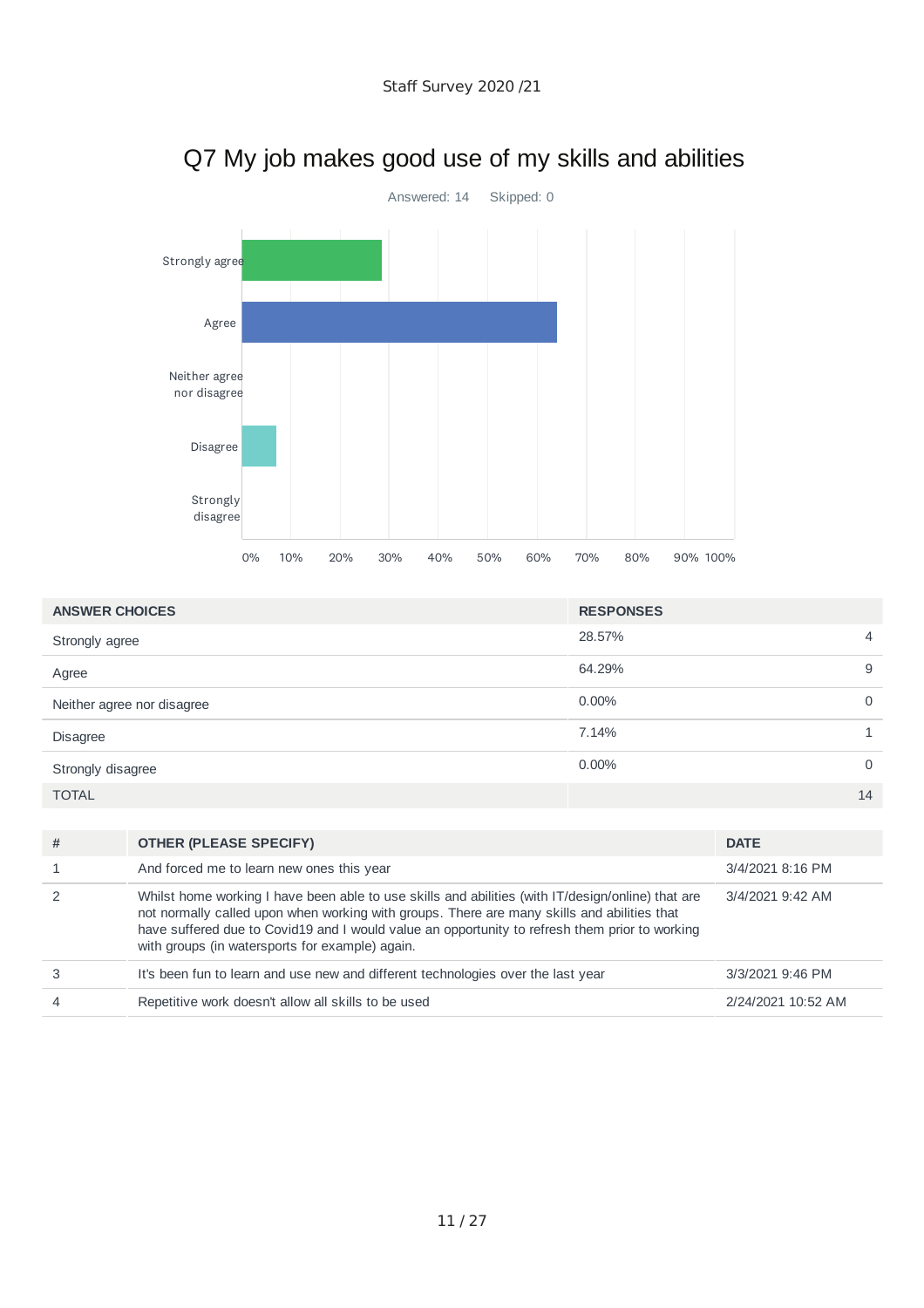#### Q8 How satisfied are you with the information you receive from management on what is going on?



| <b>ANSWER CHOICES</b>              | <b>RESPONSES</b> |             |
|------------------------------------|------------------|-------------|
| Very satisfied                     | 42.86%           | 6           |
| Satisfied                          | 57.14%           | 8           |
| Neither satisfied nor dissatisfied | $0.00\%$         | $\mathbf 0$ |
| <b>Dissatisfied</b>                | $0.00\%$         | $\mathbf 0$ |
| Very dissatisfied                  | $0.00\%$         | $\mathbf 0$ |
| <b>TOTAL</b>                       |                  | 14          |

| #              | <b>COMMENTS</b>                                                                                                                                                                                                                                                                                       | <b>DATE</b>      |
|----------------|-------------------------------------------------------------------------------------------------------------------------------------------------------------------------------------------------------------------------------------------------------------------------------------------------------|------------------|
|                | Continually updating and re-briefing all staff in what has been a very difficult year to keep<br>people up to date with ever moving peramiters.                                                                                                                                                       | 3/4/2021 8:16 PM |
|                | The mapping project has been great but no meeting as the mapping team since the initial<br>meetings, would of been good to off had a catch up once in a while.                                                                                                                                        | 3/3/2021 9:46 PM |
| 3              | Not everyone attends every meeting. Could information that is given in these meetings be<br>passed on when it's important.                                                                                                                                                                            | 3/3/2021 5:24 PM |
| $\overline{4}$ | Regular team meetings throughout the lock down period gave me all the relevant updates on<br>what was going on in the wider education community. My management contact was always<br>available to chat things through over the phone and kept in regular contact with me either by<br>email or phone. | 3/3/2021 2:29 PM |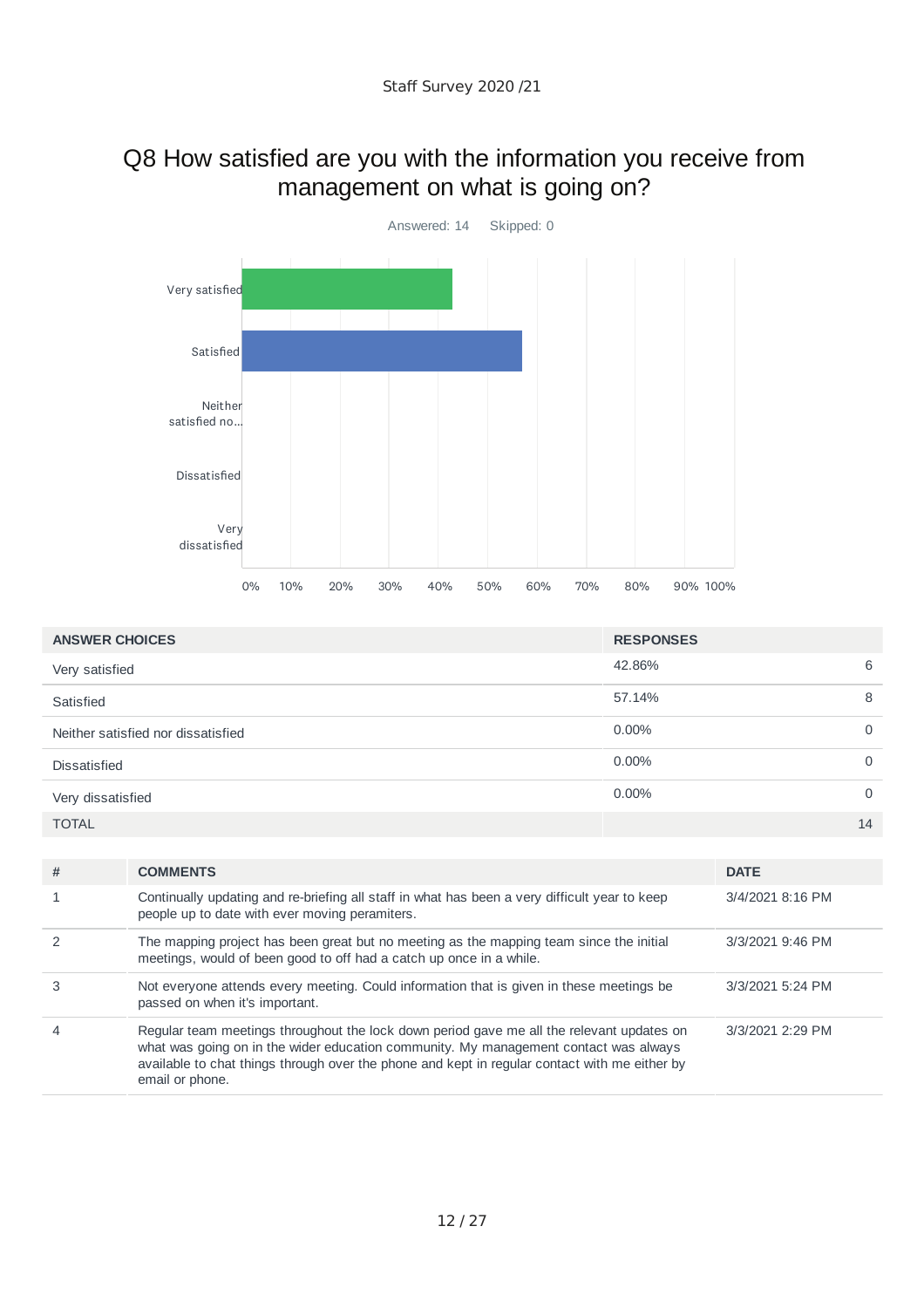#### Q9 How satisfied are you with your involvement in decisions that affect your work?



| <b>ANSWER CHOICES</b>              | <b>RESPONSES</b> |                |
|------------------------------------|------------------|----------------|
| Very satisfied                     | 28.57%           | $\overline{4}$ |
| Satisfied                          | 64.29%           | 9              |
| Neither satisfied nor dissatisfied | 7.14%            | $\mathbf{1}$   |
| <b>Dissatisfied</b>                | 0.00%            | 0              |
| Very dissatisfied                  | 0.00%            | $\mathbf 0$    |
| <b>TOTAL</b>                       |                  | 14             |
|                                    |                  |                |

**# OTHER (PLEASE SPECIFY) DATE** 1 There are decisions being made about the future of the centre which will have the largest affect on my work since I've started. I don't feel that these are decisions that I (or indeed anyone at the centre) can influence. 3/4/2021 9:42 AM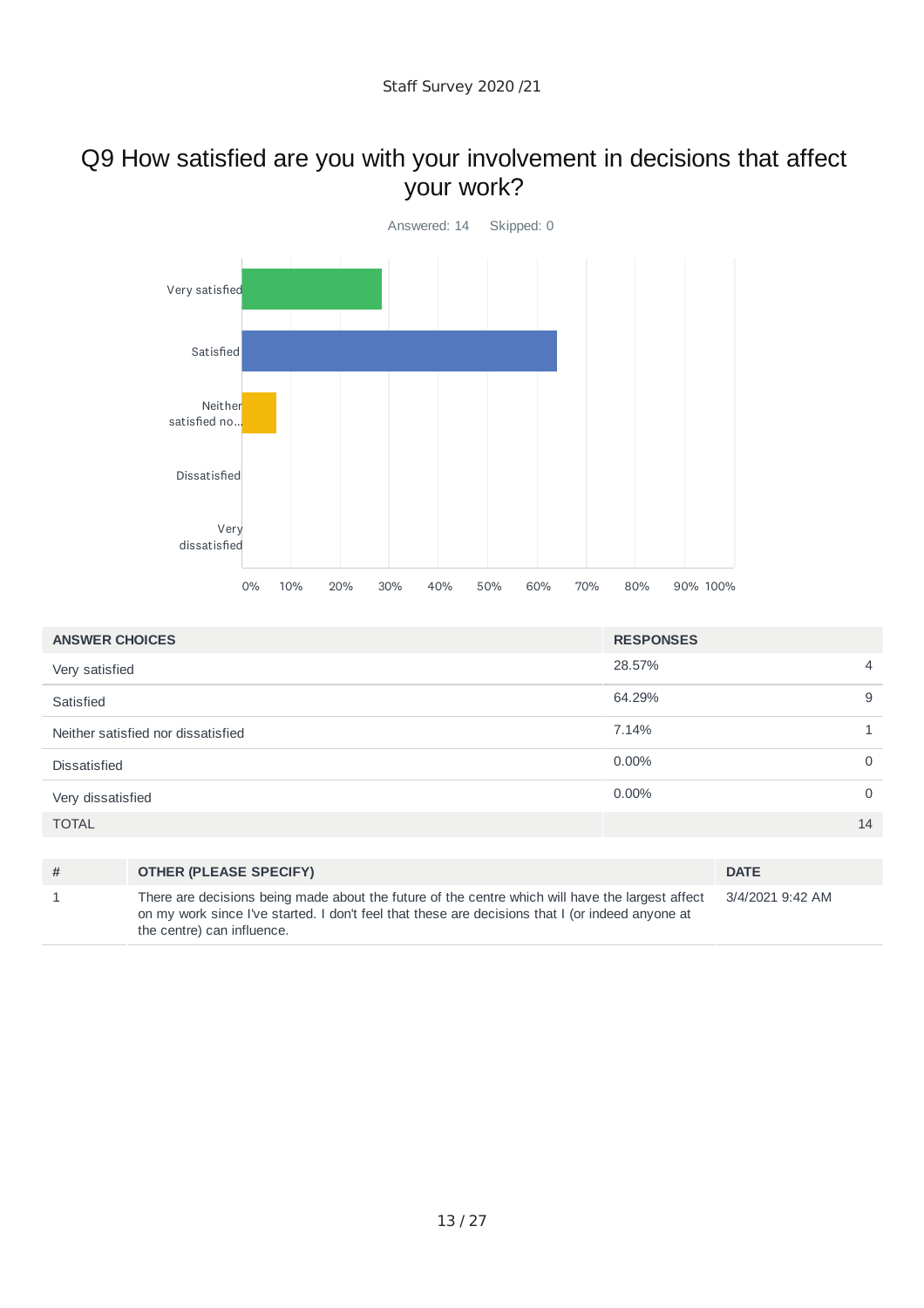#### Q10 I experience personal growth such as updating skills, learning and training?



| <b>ANSWER CHOICES</b>      | <b>RESPONSES</b> |              |
|----------------------------|------------------|--------------|
| Strongly agree             | 21.43%           | 3            |
| Agree                      | 71.43%           | 10           |
| Neither agree nor disagree | 7.14%            | $\mathbf{1}$ |
| Disagree                   | $0.00\%$         | $\mathbf 0$  |
| Strongly disagree          | $0.00\%$         | $\mathbf 0$  |
| <b>TOTAL</b>               |                  | 14           |
|                            |                  |              |
|                            |                  |              |

| # | <b>OTHER (PLEASE SPECIFY)</b>                                                                                                                                                                                                                                                                                               | <b>DATE</b>      |
|---|-----------------------------------------------------------------------------------------------------------------------------------------------------------------------------------------------------------------------------------------------------------------------------------------------------------------------------|------------------|
|   | I have completed many online trainings / workshops over this year. I appreciated that when I<br>kept asking for CPD days/allowance back in lockdown#1 it was not available, so I used my<br>initiative and just booked myself onto things that fitted with my timetable of parenting and were<br>interesting/useful for me. | 3/4/2021 9:42 AM |
| 2 | I have learnt new skills on technology front this year                                                                                                                                                                                                                                                                      | 3/3/2021 9:46 PM |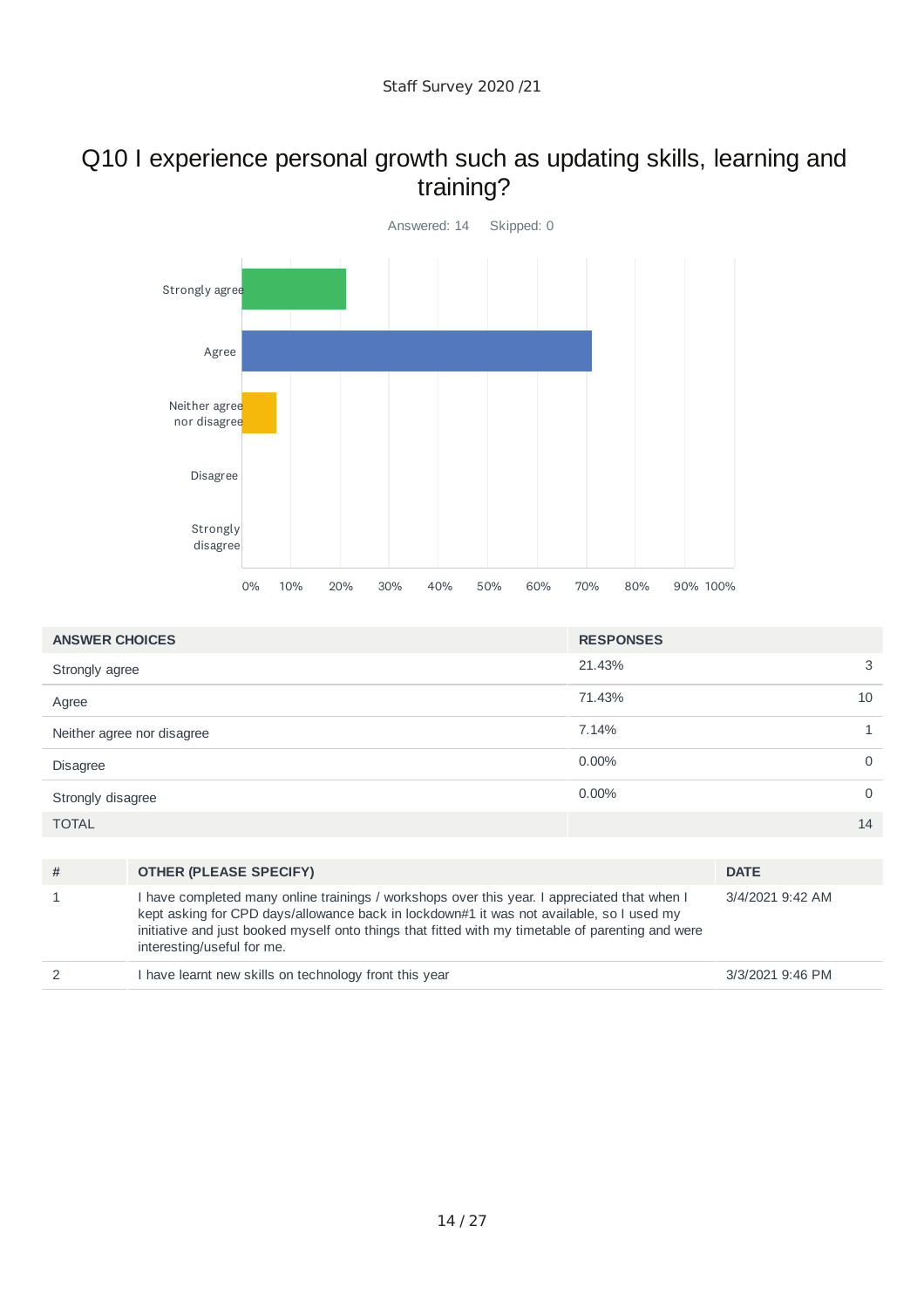## Q11 In 2020/21 to what degree has your development been self led or centre driven?



| <b>ANSWER CHOICES</b> |                     | <b>AVERAGE NUMBER</b> |    | <b>TOTAL NUMBER</b> |     | <b>RESPONSES</b>   |    |
|-----------------------|---------------------|-----------------------|----|---------------------|-----|--------------------|----|
|                       |                     |                       | 26 |                     | 341 |                    | 13 |
| Total Respondents: 13 |                     |                       |    |                     |     |                    |    |
|                       |                     |                       |    |                     |     |                    |    |
| #                     |                     |                       |    |                     |     | <b>DATE</b>        |    |
| 1                     | 80                  |                       |    |                     |     | 3/4/2021 8:16 PM   |    |
| 2                     | 24                  |                       |    |                     |     | 3/4/2021 7:47 PM   |    |
| 3                     | $\mathbf{1}$        |                       |    |                     |     | 3/4/2021 9:42 AM   |    |
| 4                     | $\mathsf{O}$        |                       |    |                     |     | 3/3/2021 9:46 PM   |    |
| 5                     | 21                  |                       |    |                     |     | 3/3/2021 5:24 PM   |    |
| 6                     | 27                  |                       |    |                     |     | 3/3/2021 2:57 PM   |    |
| $\overline{7}$        | $\mathsf{O}\xspace$ |                       |    |                     |     | 3/3/2021 2:29 PM   |    |
| 8                     | 50                  |                       |    |                     |     | 3/3/2021 1:44 PM   |    |
| 9                     | 50                  |                       |    |                     |     | 2/25/2021 12:33 PM |    |
| 10                    | 50                  |                       |    |                     |     | 2/25/2021 10:21 AM |    |
| 11                    | 0                   |                       |    |                     |     | 2/24/2021 10:52 AM |    |
| 12                    | $\mathbf 0$         |                       |    |                     |     | 2/23/2021 1:20 PM  |    |
| 13                    | 38                  |                       |    |                     |     | 2/23/2021 11:42 AM |    |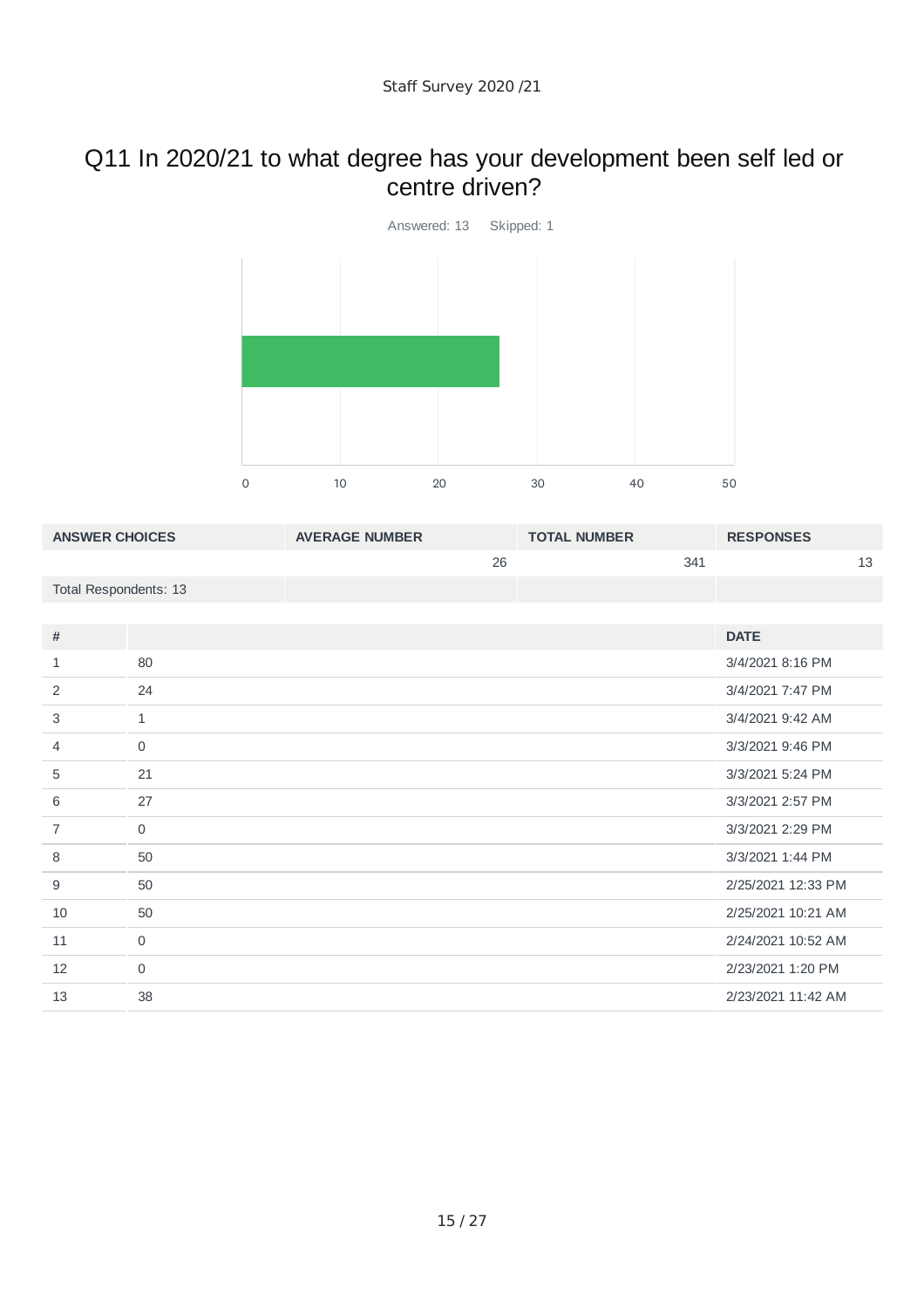

## Q12 Management encourage me to do my best.

| <b>ANSWER CHOICES</b>      | <b>RESPONSES</b> |   |
|----------------------------|------------------|---|
| Strongly agree             | 57.14%           | 8 |
| Agree                      | 21.43%           | 3 |
| Neither agree nor disagree | 14.29%           | ◠ |
| <b>Disagree</b>            | 7.14%            |   |
| Strongly disagree          | $0.00\%$         |   |
| <b>TOTAL</b>               | 14               |   |

| # | <b>OTHER (PLEASE SPECIFY)</b>                                                                                                                                                                                                                                                                                                                                                                                                                                                                                                                                                                                                                                                                                                                                                                                                                                                                                      | <b>DATE</b>       |
|---|--------------------------------------------------------------------------------------------------------------------------------------------------------------------------------------------------------------------------------------------------------------------------------------------------------------------------------------------------------------------------------------------------------------------------------------------------------------------------------------------------------------------------------------------------------------------------------------------------------------------------------------------------------------------------------------------------------------------------------------------------------------------------------------------------------------------------------------------------------------------------------------------------------------------|-------------------|
|   | I feel an excellent ballance has been struck by management between asking/encouraging<br>people to do work, against understanding (and critically, accepting) that people have very<br>different situations/demands on their time and resources at home during                                                                                                                                                                                                                                                                                                                                                                                                                                                                                                                                                                                                                                                     | 3/4/2021 8:16 PM  |
|   | It would be a bit odd if we were encouraged to do anything other than our best!?! I believe there<br>is an expectation that we will all (being mature professional instructors) strive to do our best -<br>but how encouraged are we? I think it has been difficult this year for management to<br>'encourage' us to do our best, whilst at the same time being supportive of people's personal<br>circumstances and childcare situations. There has in my view been a very good balance<br>struck here this year. I have felt encouraged to 'do what I can when I can' which has been<br>appreciated as further 'encouragement to do my best' might have felt like pressure to achieve<br>things in an already stressful time. So whilst I don't think I've been encouraged to do my 'best'<br>this year, I am very grateful for that as it has lead to a reduction in my stress levels and<br>greater wellbeing. | 3/4/2021 9:42 AM  |
|   | Very little accountability on if work is done by self or others such is very discouraging                                                                                                                                                                                                                                                                                                                                                                                                                                                                                                                                                                                                                                                                                                                                                                                                                          | 2/23/2021 1:20 PM |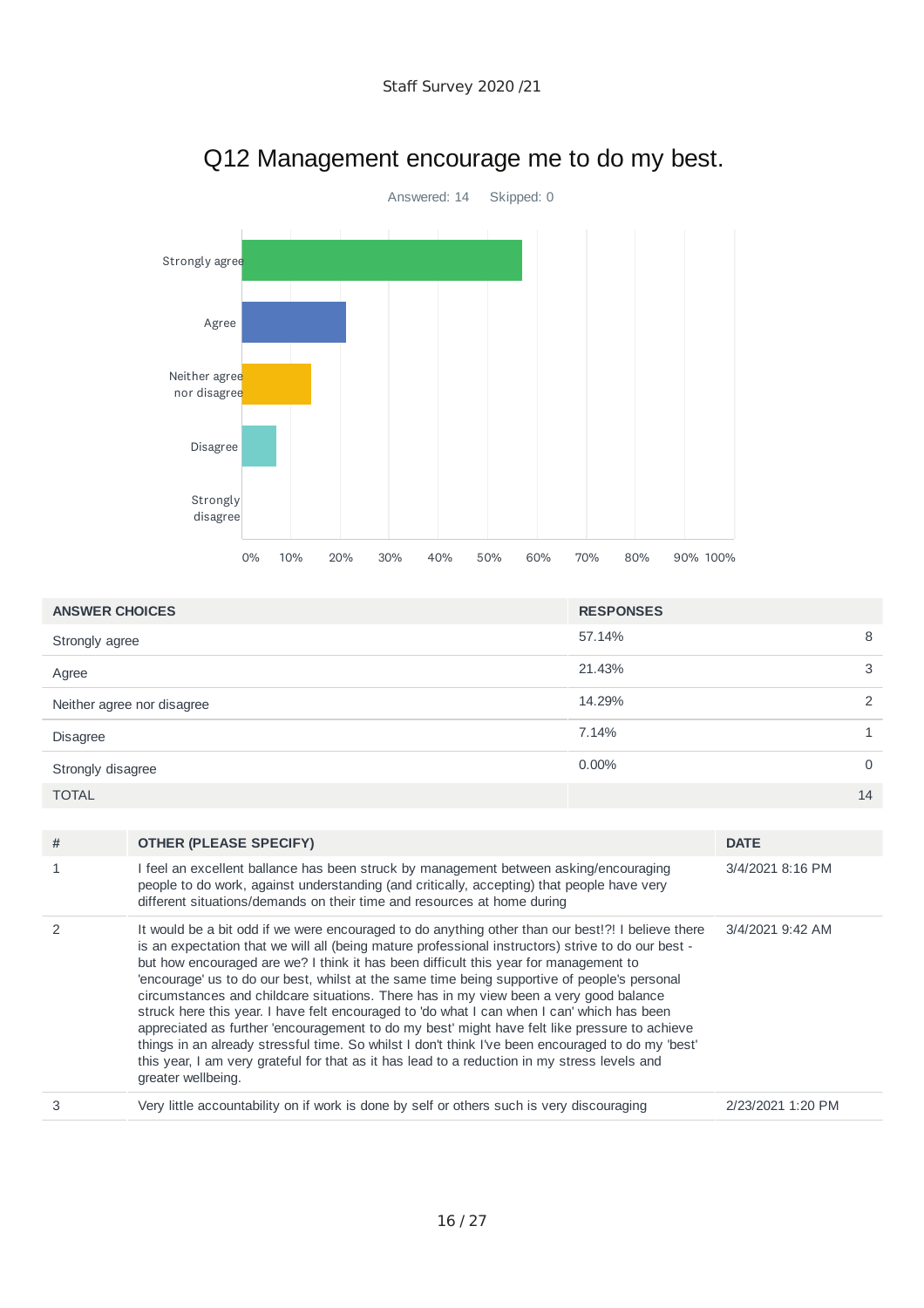# Q13 I feel respected and valued by the management at Blairvadach



| <b>ANSWER CHOICES</b>      | <b>RESPONSES</b>         |
|----------------------------|--------------------------|
| Strongly agree             | 8<br>57.14%              |
| Agree                      | 28.57%<br>$\overline{4}$ |
| Neither agree nor disagree | 2<br>14.29%              |
| <b>Disagree</b>            | $0.00\%$<br>$\mathbf 0$  |
| Strongly disagree          | $0.00\%$<br>$\mathbf 0$  |
| <b>TOTAL</b>               | 14                       |
|                            |                          |

| # | <b>OTHER (PLEASE SPECIFY)</b>                                                                                                                   | <b>DATE</b>       |
|---|-------------------------------------------------------------------------------------------------------------------------------------------------|-------------------|
|   | € Sense of disconnect because of remote working without regular checks by management as<br>regards well-being/status of work felt demotivating. | 2/23/2021 1:20 PM |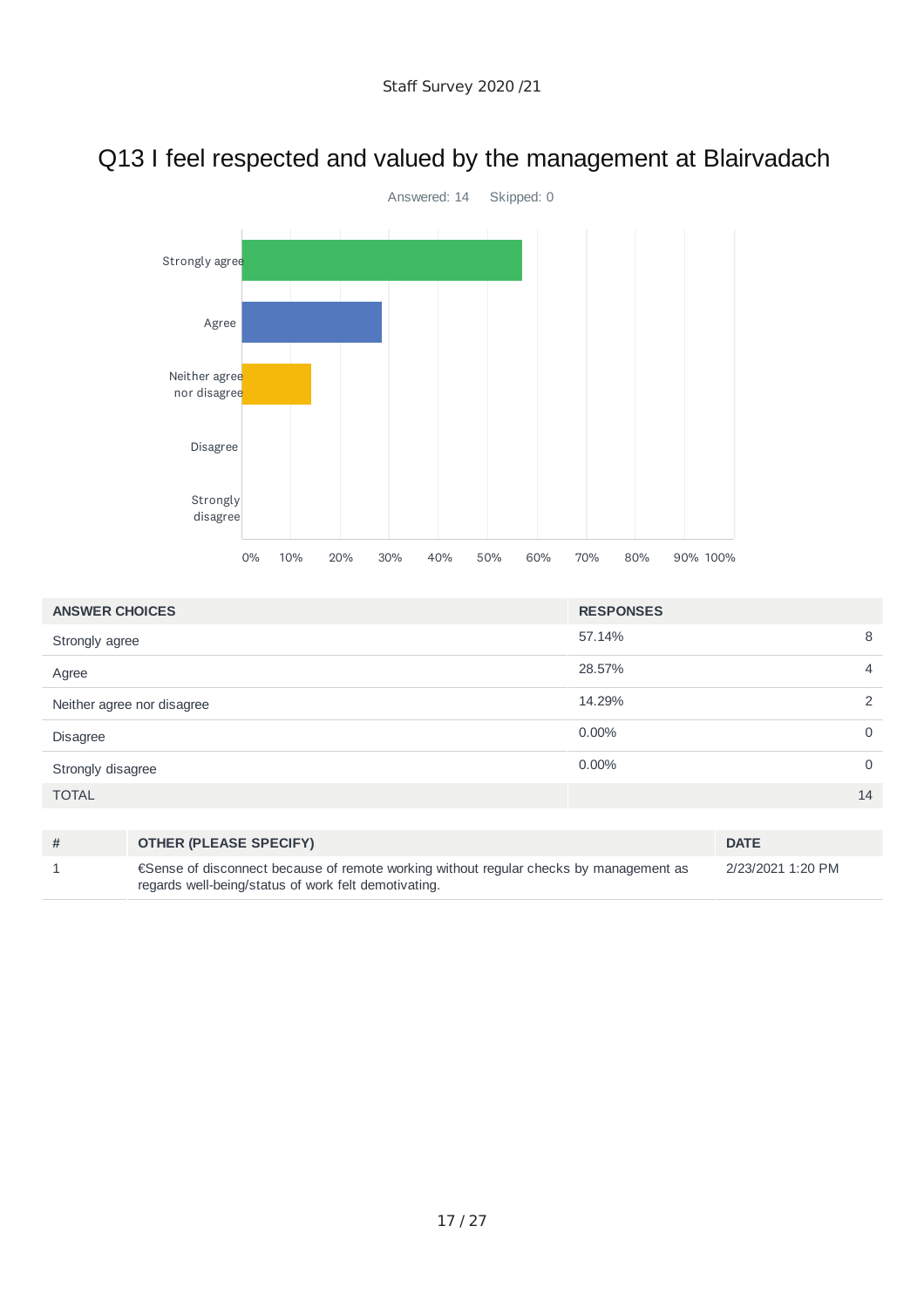# Q14 I feel respected and valued by my teammates at Blairvadach?



| <b>ANSWER CHOICES</b>      | <b>RESPONSES</b>        |
|----------------------------|-------------------------|
| Strongly agree             | 2<br>14.29%             |
| Agree                      | 10<br>71.43%            |
| Neither agree nor disagree | 14.29%<br>2             |
| Disagree                   | $0.00\%$<br>$\mathbf 0$ |
| Strongly disagree          | $0.00\%$<br>$\mathbf 0$ |
| <b>TOTAL</b>               | 14                      |

| # | <b>OTHER (PLEASE SPECIFY)</b>                                                | <b>DATE</b>       |
|---|------------------------------------------------------------------------------|-------------------|
|   | Most of them yes.                                                            | 3/4/2021 9:42 AM  |
|   | Although there is one exception to that                                      | 3/3/2021 9:46 PM  |
|   | Sometimes.                                                                   | 3/3/2021 5:24 PM  |
|   | Hard to judge because of the nature of the majority of work during the year. | 2/23/2021 1:20 PM |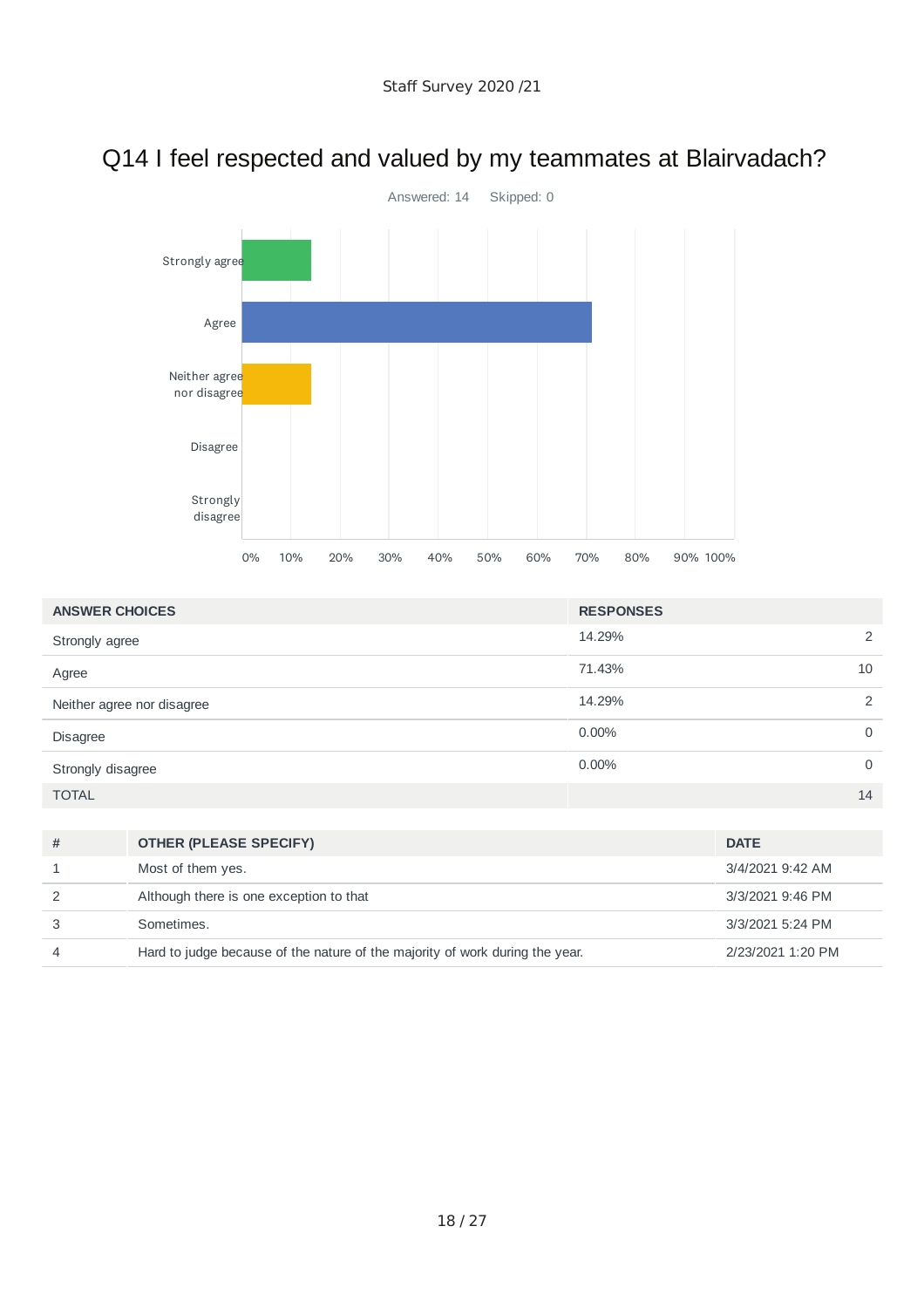

## Q15 I am proud of the service that I provide

| <b>ANSWER CHOICES</b>      | <b>RESPONSES</b>     |
|----------------------------|----------------------|
| Strongly agree             | 57.14%<br>8          |
| Agree                      | 35.71%<br>5          |
| Neither agree nor disagree | 7.14%                |
| Disagree                   | $0.00\%$<br>0        |
| Strongly disagree          | $0.00\%$<br>$\Omega$ |
| <b>TOTAL</b>               | 14                   |
|                            |                      |

| # | <b>OTHER (PLEASE SPECIFY)</b>                                                                                   | <b>DATE</b>       |
|---|-----------------------------------------------------------------------------------------------------------------|-------------------|
|   | Happy with the work that was managed outside of lockdown, but hard to keep motivated with<br>remote work tasks. | 2/23/2021 1:20 PM |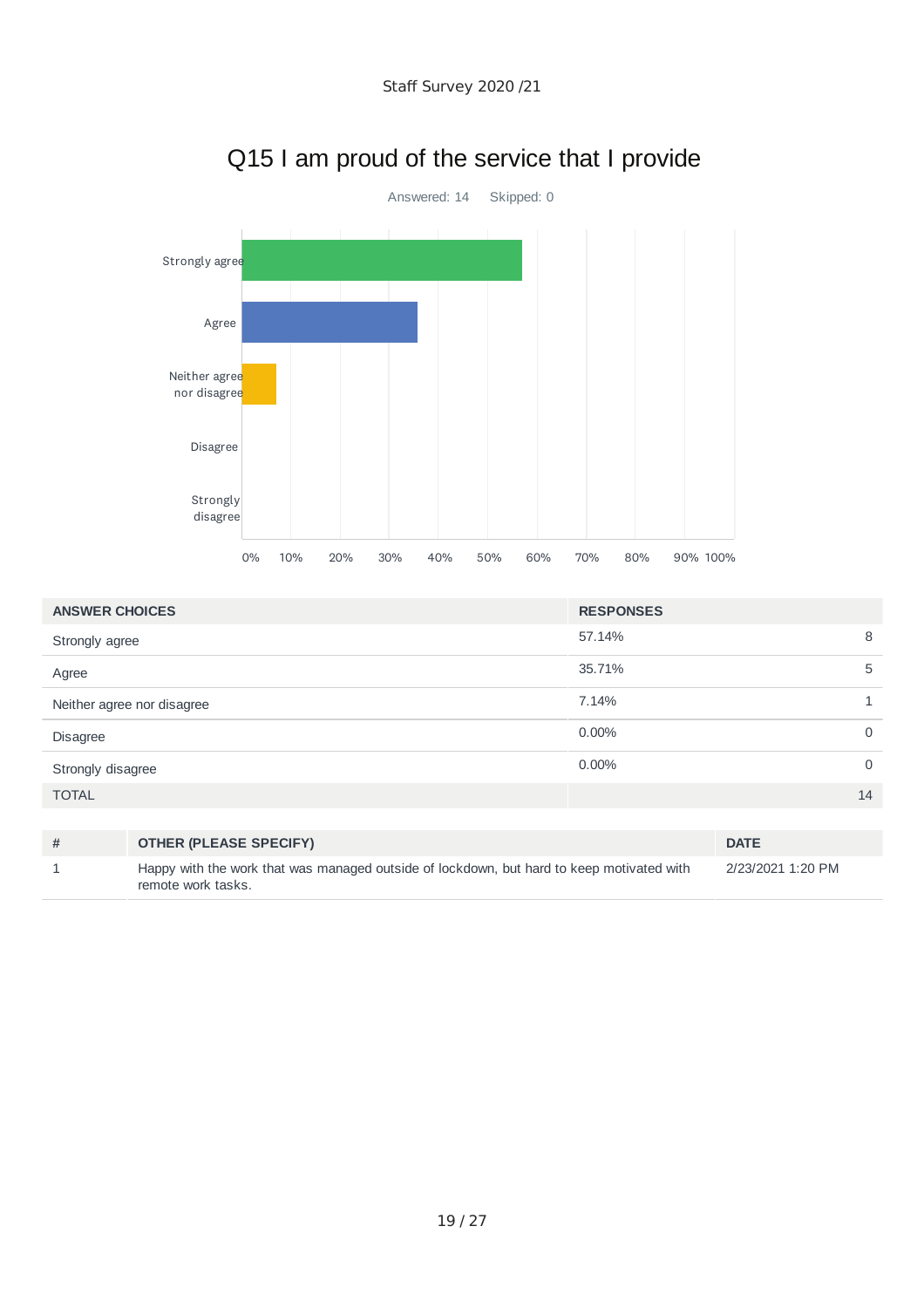

## Q16 I feel proud of the service Blairvadach provides

| <b>ANSWER CHOICES</b>      | <b>RESPONSES</b> |          |
|----------------------------|------------------|----------|
| Strongly agree             | 78.57%           | 11       |
| Agree                      | 14.29%           | っ        |
| Neither agree nor disagree | 7.14%            |          |
| <b>Disagree</b>            | $0.00\%$         | $\Omega$ |
| Strongly disagree          | $0.00\%$         | $\Omega$ |
| <b>TOTAL</b>               |                  | 14       |

| # | <b>OTHER (PLEASE SPECIFY)</b>                                                                                | <b>DATE</b>       |
|---|--------------------------------------------------------------------------------------------------------------|-------------------|
|   | I think the service that we have managed to provide this year has been beyond what most<br>thought possible. | 3/4/2021 9:42 AM  |
|   | In normals times yes, in current times the lack of the ability to provide a service stresses me<br>out.      | 2/23/2021 1:20 PM |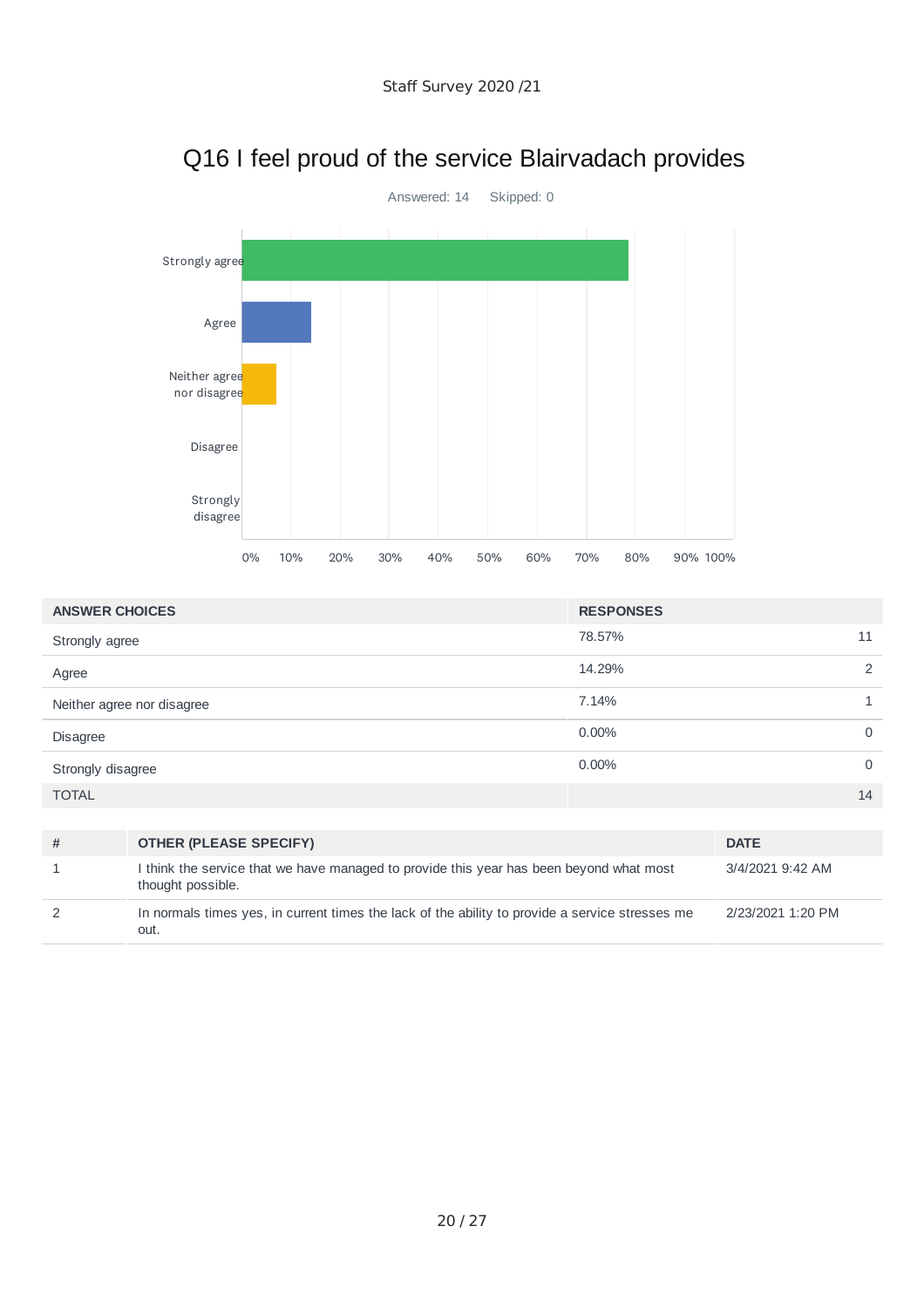#### Q17 How flexible is Blairvadach with respecting your caring / family responsibilities?



| <b>ANSWER CHOICES</b> | <b>RESPONSES</b> |             |
|-----------------------|------------------|-------------|
| A great deal          | 78.57%           | 11          |
| A lot                 | 14.29%           | 2           |
| A moderate amount     | 7.14%            |             |
| A little              | $0.00\%$         | $\mathbf 0$ |
| None at all           | 0.00%            | $\mathbf 0$ |
| <b>TOTAL</b>          |                  | 14          |

| #              | <b>OTHER (PLEASE SPECIFY)</b>                                                                                                                                  | <b>DATE</b>        |
|----------------|----------------------------------------------------------------------------------------------------------------------------------------------------------------|--------------------|
|                | As mentioned previously, management couldn't have been more understanding, flexible and<br>caring.                                                             | 3/4/2021 8:16 PM   |
|                | See previous comment about doing the best we can when we can. I am very grateful for the<br>flexibility and care for our wellbeing during this difficult time. | 3/4/2021 9:42 AM   |
|                | Never had any issues                                                                                                                                           | 2/24/2021 10:52 AM |
| $\overline{4}$ | Almost too flexible as the lack of deadlines felt demotivating.                                                                                                | 2/23/2021 1:20 PM  |
|                |                                                                                                                                                                |                    |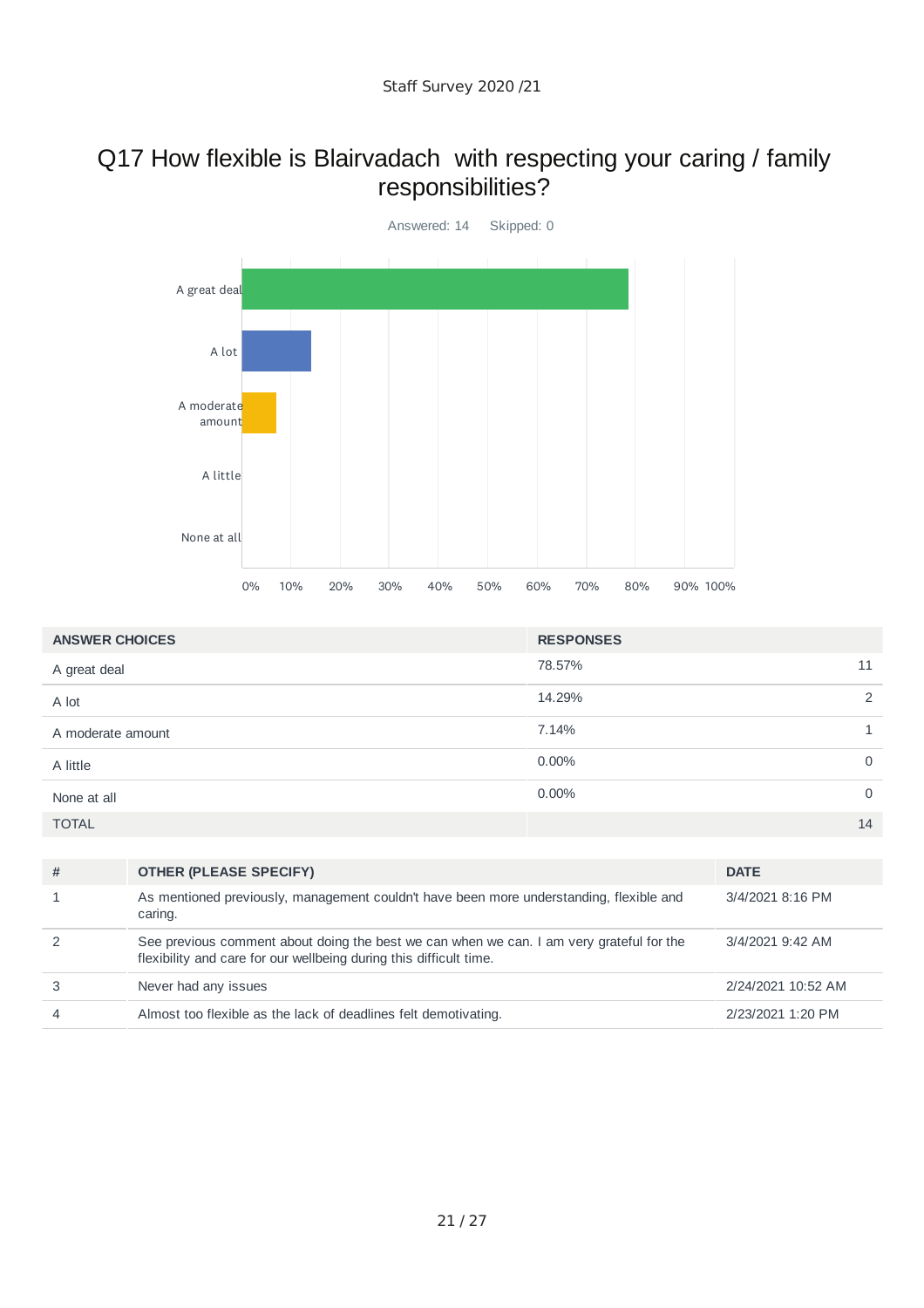

## Q18 Are you familiar with the goals and strategies of Blairvadach

| <b>ANSWER CHOICES</b> | <b>RESPONSES</b>  |
|-----------------------|-------------------|
| Extremely familiar    | 14.29%            |
| Very familiar         | 50.00%            |
| Somewhat familiar     | 28.57%<br>4       |
| Not so familiar       | 7.14%             |
| Not at all familiar   | 0.00%<br>$\Omega$ |
| <b>TOTAL</b>          | 14                |

| # | <b>OTHER (PLEASE SPECIFY)</b>                                                                                                                                                                                                                                                                               | <b>DATE</b>      |
|---|-------------------------------------------------------------------------------------------------------------------------------------------------------------------------------------------------------------------------------------------------------------------------------------------------------------|------------------|
|   | Only slightly as I feel that the centre is undergoing a stage of transformation in what is<br>expected of it with regards to The Working Group' needing to be seen to offer up alternative<br>visions. This is compounded by the year of trying to deliver some form of service to Glasgow<br>during Covid. | 3/4/2021 8:16 PM |
|   | I am aware of the many goals and strategies that have been put forward to the working group,<br>who knows which (if any) of these will be chosen by the councillors and progressed?                                                                                                                         | 3/4/2021 9:42 AM |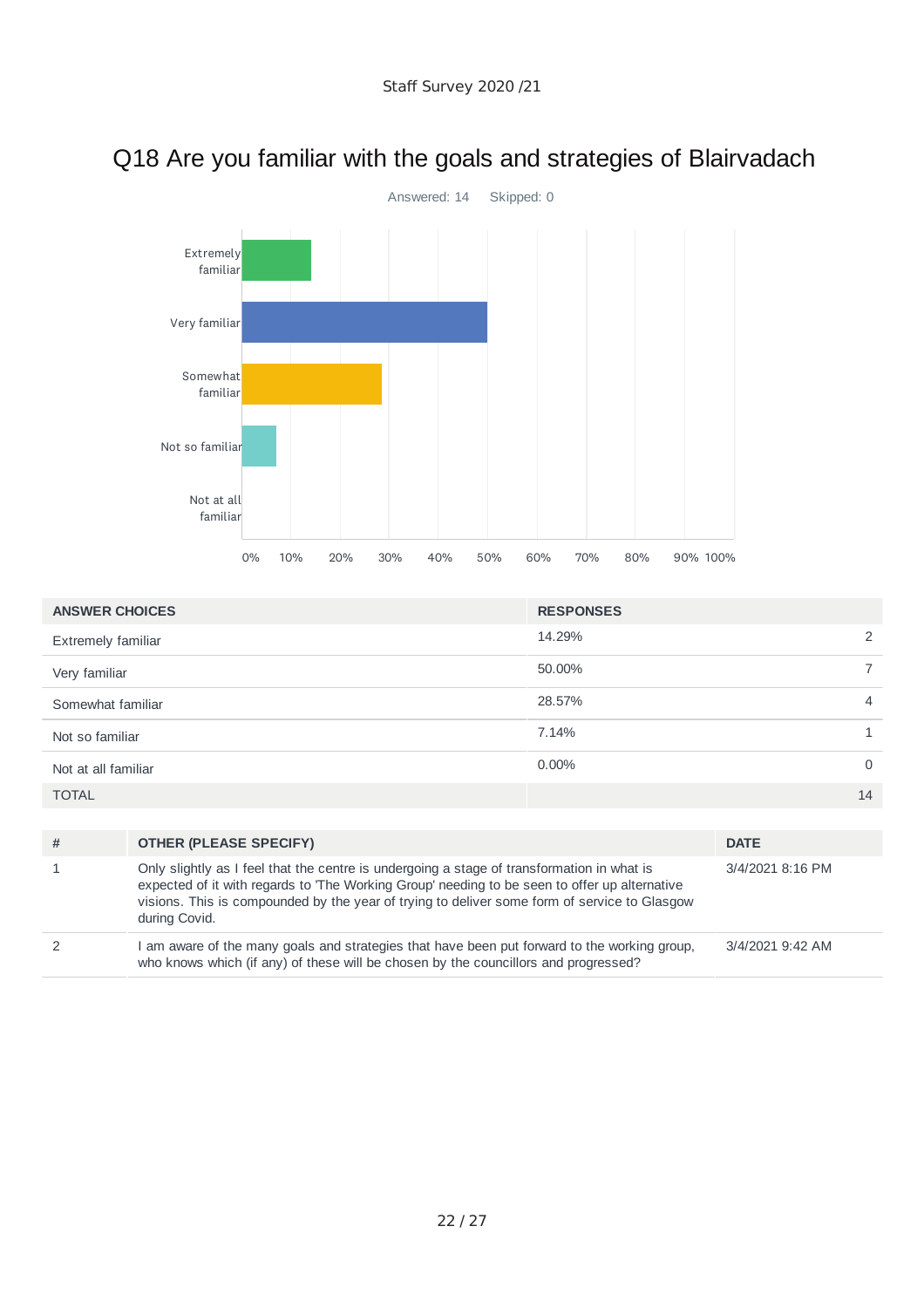#### Q19 Below are 7 of the main workstreams for 2020/21 at Blairvadach. Please rank them in order of importance to you.  $1 =$  highest importance



|                                                                                    | 1                    | $\overline{2}$       | 3                    | 4                        | 5                        | 6                        | $\overline{7}$       | <b>TOTAL</b> | <b>SCORE</b> |
|------------------------------------------------------------------------------------|----------------------|----------------------|----------------------|--------------------------|--------------------------|--------------------------|----------------------|--------------|--------------|
| Reducing the centre's environmental<br>impact                                      | $0.00\%$<br>$\Omega$ | 7.69%                | $0.00\%$<br>$\Omega$ | 7.69%                    | 15.38%<br>$\overline{2}$ | 46.15%<br>6              | 23.08%<br>3          | 13           | 2.38         |
| Contributing to Glasgow's Education<br>COVID Recovery Programme.                   | 78.57%<br>11         | 21.43%<br>3          | $0.00\%$<br>0        | $0.00\%$<br>$\Omega$     | $0.00\%$<br>$\Omega$     | $0.00\%$<br>$\Omega$     | $0.00\%$<br>$\Omega$ | 14           | 6.79         |
| Staff training and monitoring                                                      | $0.00\%$<br>O        | 7.14%                | 35.71%<br>5          | 35.71%<br>5              | 21.43%<br>3              | $0.00\%$<br>$\Omega$     | $0.00\%$<br>$\Omega$ | 14           | 4.29         |
| Delivering the Future Options<br>Solution for Blairvadach going<br>forward         | 15.38%<br>2          | 53.85%               | $0.00\%$<br>$\Omega$ | $0.00\%$<br>$\Omega$     | 23.08%<br>3              | $0.00\%$<br>$\Omega$     | 7.69%<br>1           | 13           | 5.08         |
| Outdoor Education / Learning<br>training for teachers                              | $0.00\%$<br>$\Omega$ | $0.00\%$<br>$\Omega$ | 21.43%<br>3          | 21.43%<br>3              | 7.14%                    | 28.57%<br>4              | 21.43%<br>3          | 14           | 2.93         |
| Upgrading the residential centre                                                   | 7.14%                | 7.14%                | 21.43%<br>3          | 14.29%<br>$\overline{2}$ | 14.29%<br>$\overline{2}$ | 14.29%<br>$\overline{2}$ | 21.43%<br>3          | 14           | 3.50         |
| Improving resources that highlight<br>curricular links to the products we<br>offer | $0.00\%$<br>$\Omega$ | 7.69%                | 23.08%<br>3          | 23.08%<br>3              | 15.38%<br>2              | 7.69%                    | 23.08%<br>3          | 13           | 3.38         |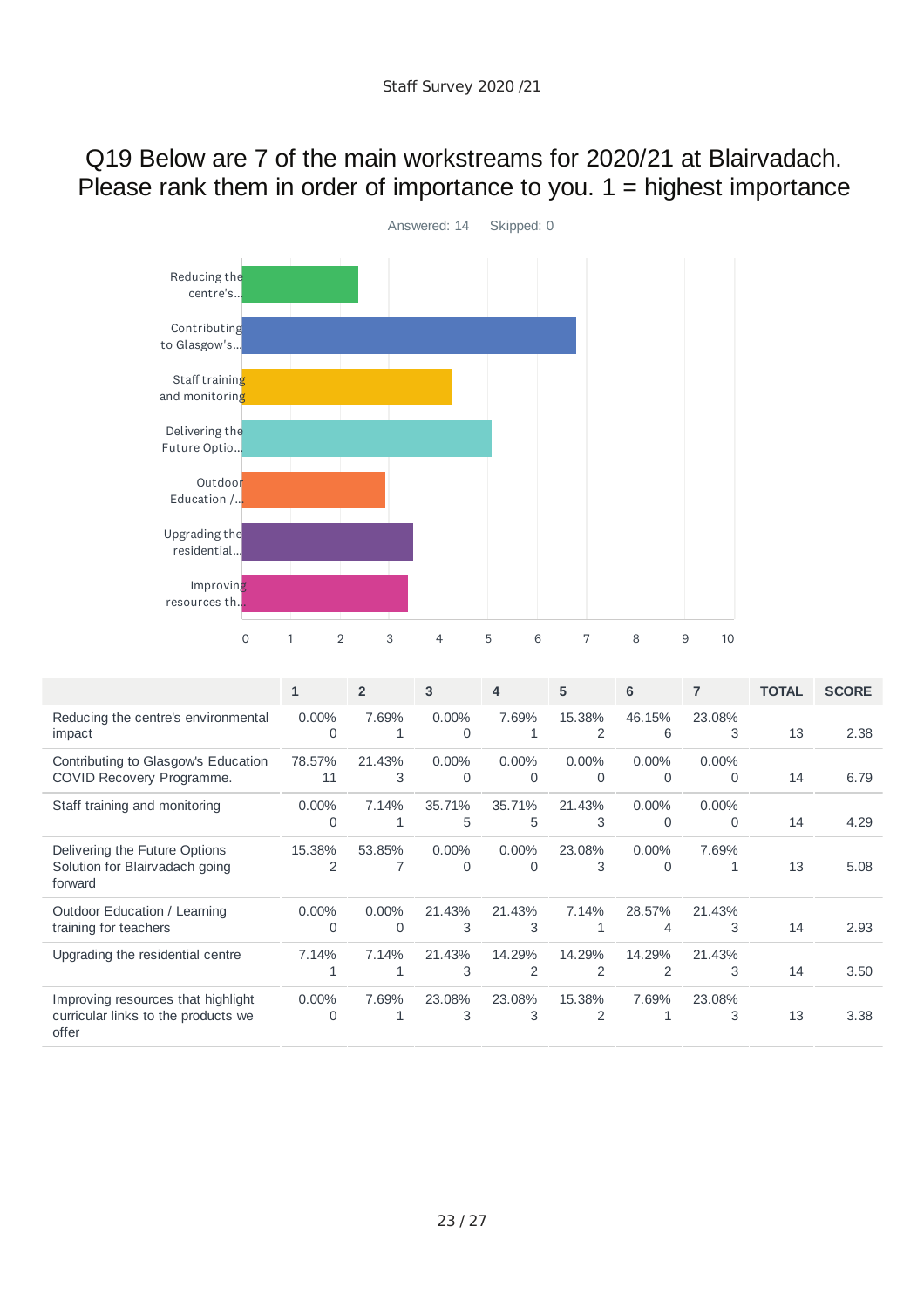#### Q20 I feel included in the creation and reviewing of the Safery Management System that effect my role?



| <b>ANSWER CHOICES</b>                                                                                                 |                               | <b>RESPONSES</b> |                  |                |
|-----------------------------------------------------------------------------------------------------------------------|-------------------------------|------------------|------------------|----------------|
| Strongly agree                                                                                                        |                               | 50.00%           |                  | $\overline{7}$ |
| Agree                                                                                                                 |                               | 28.57%           |                  | 4              |
|                                                                                                                       | Neither agree nor disagree    | 21.43%           |                  | 3              |
| <b>Disagree</b>                                                                                                       |                               | $0.00\%$         |                  | $\Omega$       |
| Strongly disagree                                                                                                     |                               | $0.00\%$         |                  | $\mathbf 0$    |
| <b>TOTAL</b>                                                                                                          |                               |                  |                  | 14             |
|                                                                                                                       |                               |                  |                  |                |
| #                                                                                                                     | <b>OTHER (PLEASE SPECIFY)</b> |                  | <b>DATE</b>      |                |
| These have been communicated well this year where updates have been issued and we have<br>1<br>been working remotely. |                               |                  | 3/4/2021 9:42 AM |                |

| I'm unaware of our 'Safery' management system | 2/24/2021 10:52 AM |
|-----------------------------------------------|--------------------|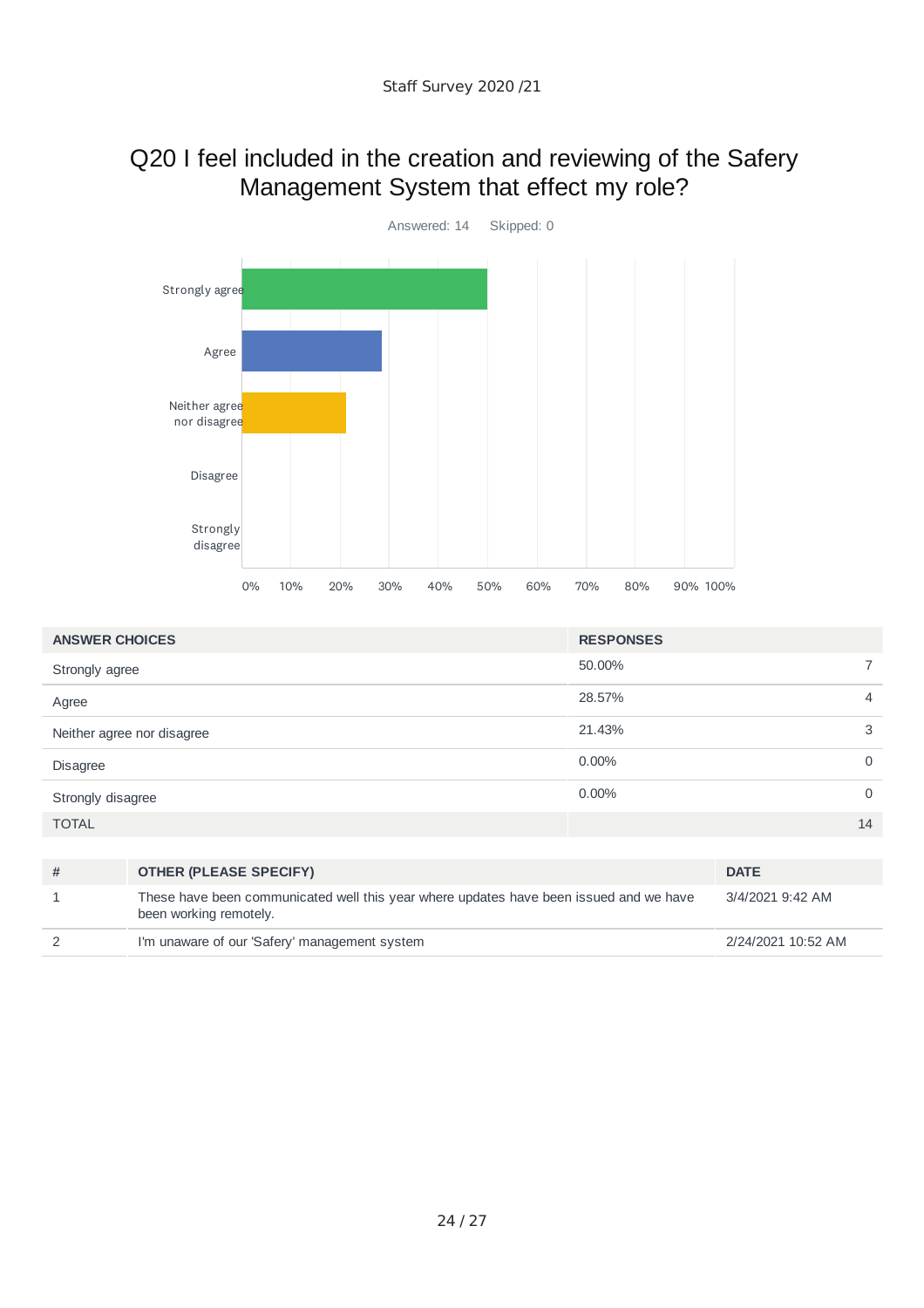#### Q21 Comment on one item / area of your work that could be improved to benefit customers, colleagues, you or the centre as whole.

Answered: 13 Skipped: 1

| #            | <b>RESPONSES</b>                                                                                                                                                                                                                                                                                                                                                                                                                                                                                                                                                                                                                                                                                                                                                                                  | <b>DATE</b>        |
|--------------|---------------------------------------------------------------------------------------------------------------------------------------------------------------------------------------------------------------------------------------------------------------------------------------------------------------------------------------------------------------------------------------------------------------------------------------------------------------------------------------------------------------------------------------------------------------------------------------------------------------------------------------------------------------------------------------------------------------------------------------------------------------------------------------------------|--------------------|
|              |                                                                                                                                                                                                                                                                                                                                                                                                                                                                                                                                                                                                                                                                                                                                                                                                   |                    |
| $\mathbf{1}$ | Investment in the building of Blairvadach. The outside front of the building looks awful and<br>uninviting, the entrance area is dark and unwelcoming. Accommodation in corridor 1 and 2 is<br>not fit for purpose (too hot and too small, especially for older students).                                                                                                                                                                                                                                                                                                                                                                                                                                                                                                                        | 3/4/2021 8:16 PM   |
| 2            | I don't know how to fix it, but the time spent driving during the period August-December 2020<br>was not sustainable in my opinion. I was frequently driving back to the centre feeling fatigued<br>and not as alert as I would like to be. If there was a magic money tree then the answer is<br>simple - get the school coached to Blairvadach for all the days so we don't need to drive into<br>the city. The worst days are when we drive in for 1 hour, drive to a venue for 30 mins, back to<br>school for 30 mins then back to the centre for 1 hour $(1+.5+.5+1=3$ hours driving). To drive for<br>3 hours for a 4 hour session (10:30-14:30) is an awful lot and when described like this I'm not<br>surprised I was struggling to concentrate on the way back to the centre some days. | 3/4/2021 9:42 AM   |
| 3            | Train colleagues up so that they can understand/ teach Bikeability                                                                                                                                                                                                                                                                                                                                                                                                                                                                                                                                                                                                                                                                                                                                | 3/3/2021 9:46 PM   |
| 4            | <b>NA</b>                                                                                                                                                                                                                                                                                                                                                                                                                                                                                                                                                                                                                                                                                                                                                                                         | 3/3/2021 5:24 PM   |
| 5            | More staff monitoring.                                                                                                                                                                                                                                                                                                                                                                                                                                                                                                                                                                                                                                                                                                                                                                            | 3/3/2021 2:57 PM   |
| 6            | I feel the centre should consider modernisation of some of its equipment to allow us to deliver<br>more advanced courses. Considering some of the City based venues where we have been<br>delivering and building collaborative partnerships E. G Forestry and Land Scotland at<br>Cuningar loop.                                                                                                                                                                                                                                                                                                                                                                                                                                                                                                 | 3/3/2021 2:29 PM   |
| 7            | I don't have any particular comments at this time.                                                                                                                                                                                                                                                                                                                                                                                                                                                                                                                                                                                                                                                                                                                                                | 3/3/2021 1:44 PM   |
| 8            |                                                                                                                                                                                                                                                                                                                                                                                                                                                                                                                                                                                                                                                                                                                                                                                                   | 2/25/2021 12:33 PM |
| 9            | Keeping current with all aspects of my role through continued training and support will benefit<br>everyone.                                                                                                                                                                                                                                                                                                                                                                                                                                                                                                                                                                                                                                                                                      | 2/25/2021 10:21 AM |
| 10           | Obeying Covid-19 rules! At all times. Examples 2m distancing, masks, cleaning equipment<br>before and after use, ensuring groups hand hygiene before interacting with an obstacle or<br>common touch poiny                                                                                                                                                                                                                                                                                                                                                                                                                                                                                                                                                                                        | 2/24/2021 10:52 AM |
| 11           | Despite the difficult year we have all had, and the challenges we have had to deal with, the<br>morale and level of positivity has been relatively high over the last 10 months. I feel we must<br>strive to keep this positive attitude and deal with conflict and negativity in a more effective way<br>to secure the future as a successful team that can work together. Fairness and effective<br>necessary action needs to filter down from the top, I hope that colleagues efforts and<br>sacrifices, or lack of them, are dealt with and acknowledged appropriately in the months to<br>come.                                                                                                                                                                                              | 2/24/2021 10:08 AM |
| 12           | More sense of responsibility for all staff in delivering and producing work that is not solely<br>focused on service delivery.                                                                                                                                                                                                                                                                                                                                                                                                                                                                                                                                                                                                                                                                    | 2/23/2021 1:20 PM  |
| 13           | Delivery of future options                                                                                                                                                                                                                                                                                                                                                                                                                                                                                                                                                                                                                                                                                                                                                                        | 2/23/2021 11:42 AM |
|              |                                                                                                                                                                                                                                                                                                                                                                                                                                                                                                                                                                                                                                                                                                                                                                                                   |                    |